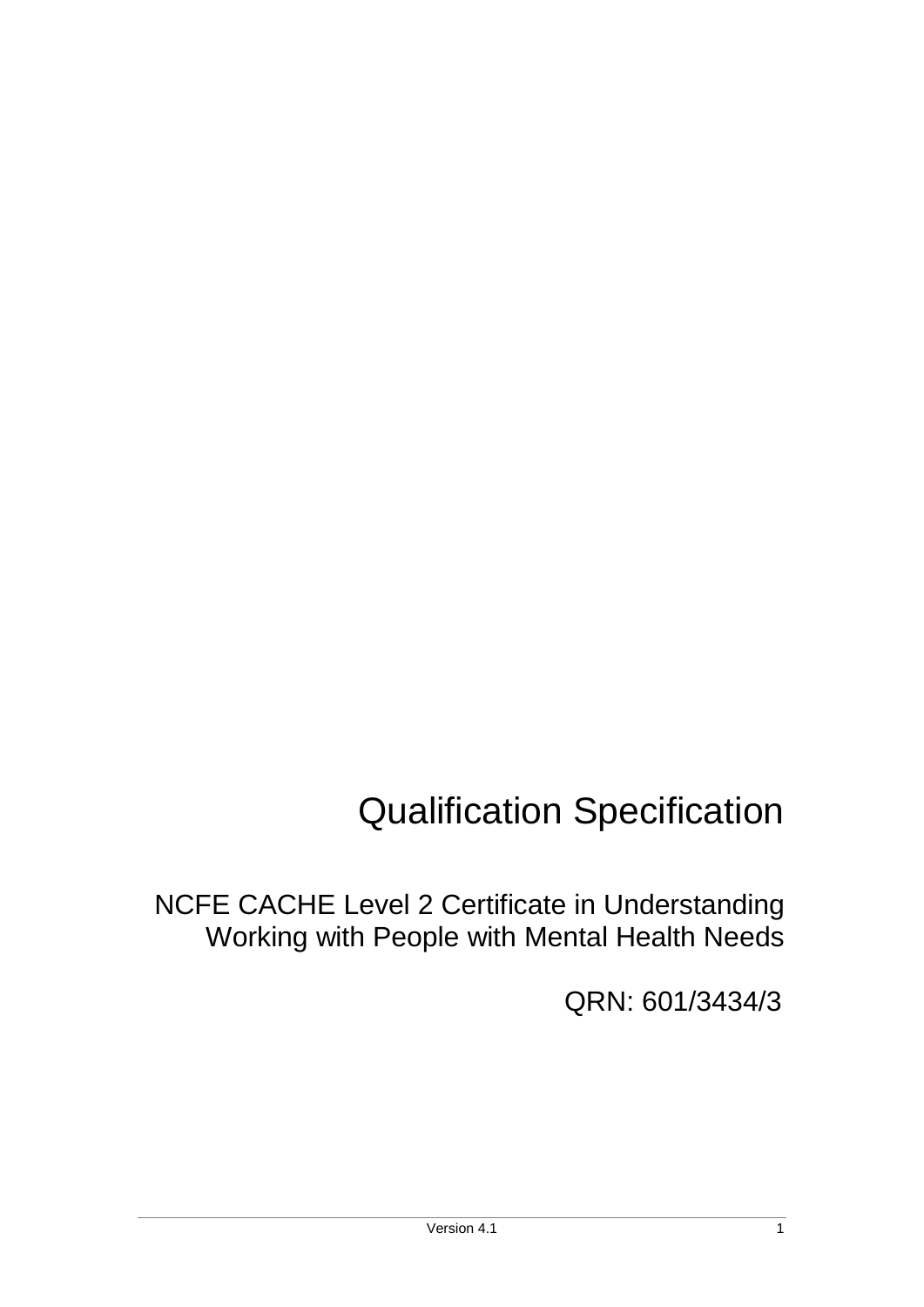### **NCFE © Copyright 2020 All rights reserved worldwide.**

CACHE; Council for Awards in Care, Health and Education; and NNEB are registered trademarks owned by NCFE.

Reproduction by **approved** Centres is permissible for internal use under the following conditions:

We have provided this Qualification Specification in Microsoft Word format to enable Centres to use its content more flexibly within their own course materials. You may copy and paste any material from this document; however, we do not accept any liability for any incomplete or inaccurate copying and subsequent use of this information. The use of PDF versions of our support materials on our website will ensure that correct and up-to-date information is provided to learners.

Any photographs in this publication are either our exclusive property or used under licence from a third party. They are protected under copyright law and cannot be reproduced, copied or manipulated in any form. This includes the use of any image or part of an image in individual or group projects and assessment materials. All images have a signed model release.

#### **Qualification title and reference number:**

NCFE CACHE Level 2 Certificate in Understanding Working with People QRN: 601/3434/3 with Mental Health Needs

#### **Publication date**

| September 2017 |
|----------------|
| October 2017   |
| September 2018 |
| February 2020  |
|                |

#### **Publisher**

Registered Office: NCFE, Q6 Quorum Business Park Benton Lane Newcastle upon Tyne NE12 8BT Registered Company No: 02896700 (England and Wales) Registered Charity No: 1034808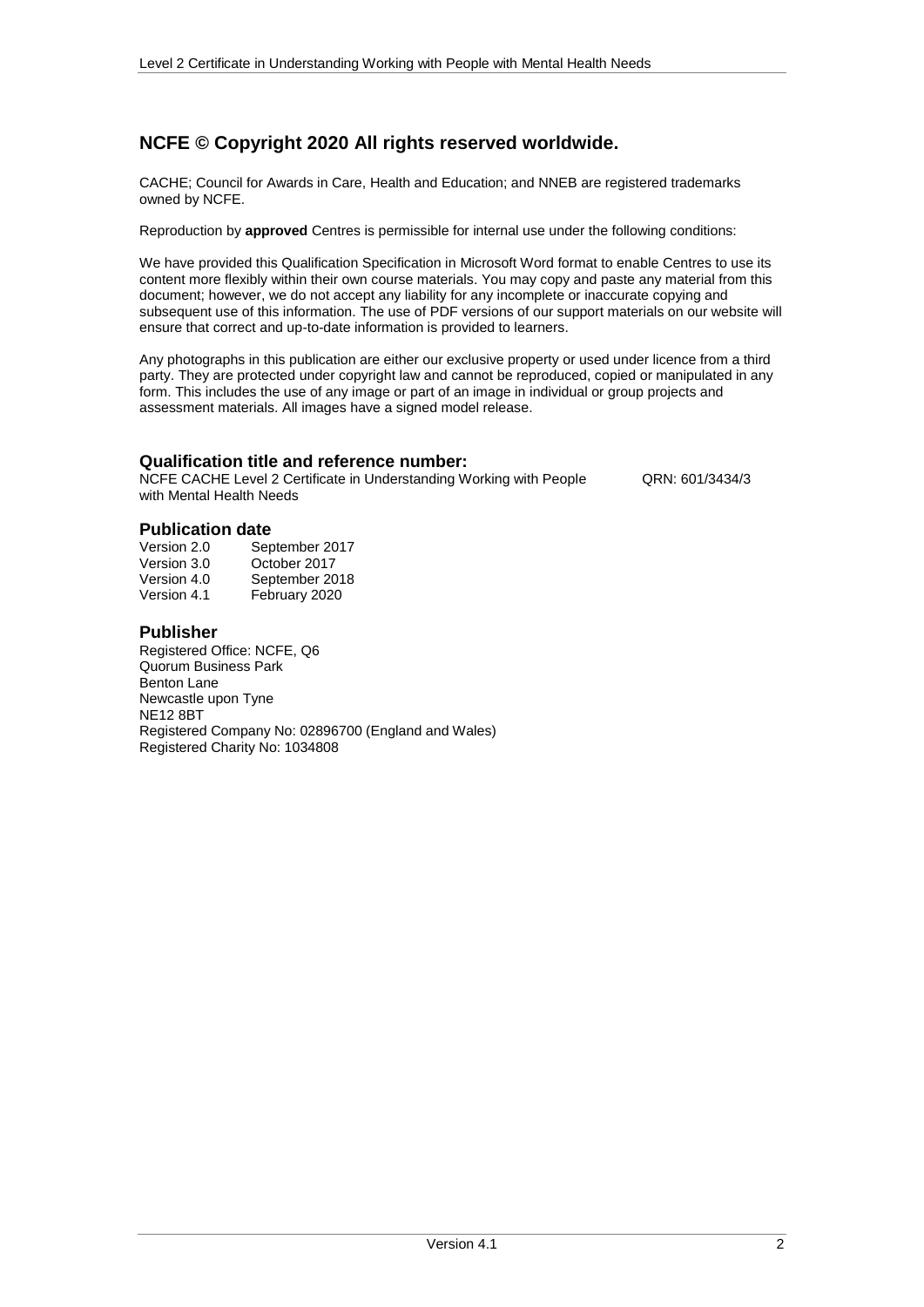# **Contents**

| <b>Summary of changes</b>                                              | 5                 |
|------------------------------------------------------------------------|-------------------|
| <b>Section 1: General introduction</b>                                 | 7                 |
| About this Qualification Specification                                 | 8                 |
| How the qualification works                                            | 8                 |
| <b>Total Qualification Time</b>                                        | 9                 |
| Barred units, equivalencies and exemptions                             | 9                 |
| Recognition of Prior Learning (RPL)                                    | 9                 |
| Credit transfer                                                        | 9                 |
| Understanding learning outcomes                                        | 10                |
| Entry guidance                                                         | 11                |
| Our Website                                                            | 11                |
| The Centre Secure Website                                              | 11                |
| Support for centres                                                    | $12 \overline{ }$ |
| Section 2: About this qualification                                    | 13                |
| <b>Qualification summary</b>                                           | 14                |
| <b>Useful websites</b>                                                 | 15                |
| <b>Section 3: Units</b>                                                | 17                |
| Mandatory units                                                        | 18                |
| Unit layout                                                            | 19                |
| Glossary of terms                                                      | 20                |
| Unit 01: Understand the role of the mental health worker               | 23                |
| Unit 02: Mental health and mental health issues                        | 27                |
| Unit 03: Understand duty of care in adult health and social care       | 31                |
| Unit 04: Approaches to care and management in mental health            | 35                |
| Unit 05: Understanding change and support in relation to mental health | 39                |
| Section 4: Assessment and quality assurance information                | 43                |
| <b>Staffing requirements</b>                                           | 44                |
| Assessors and Internal Quality Assurance                               | 44                |
| <b>Internal Assessment</b>                                             | 45                |
| Supervision of learners and your role as an Assessor                   | 46                |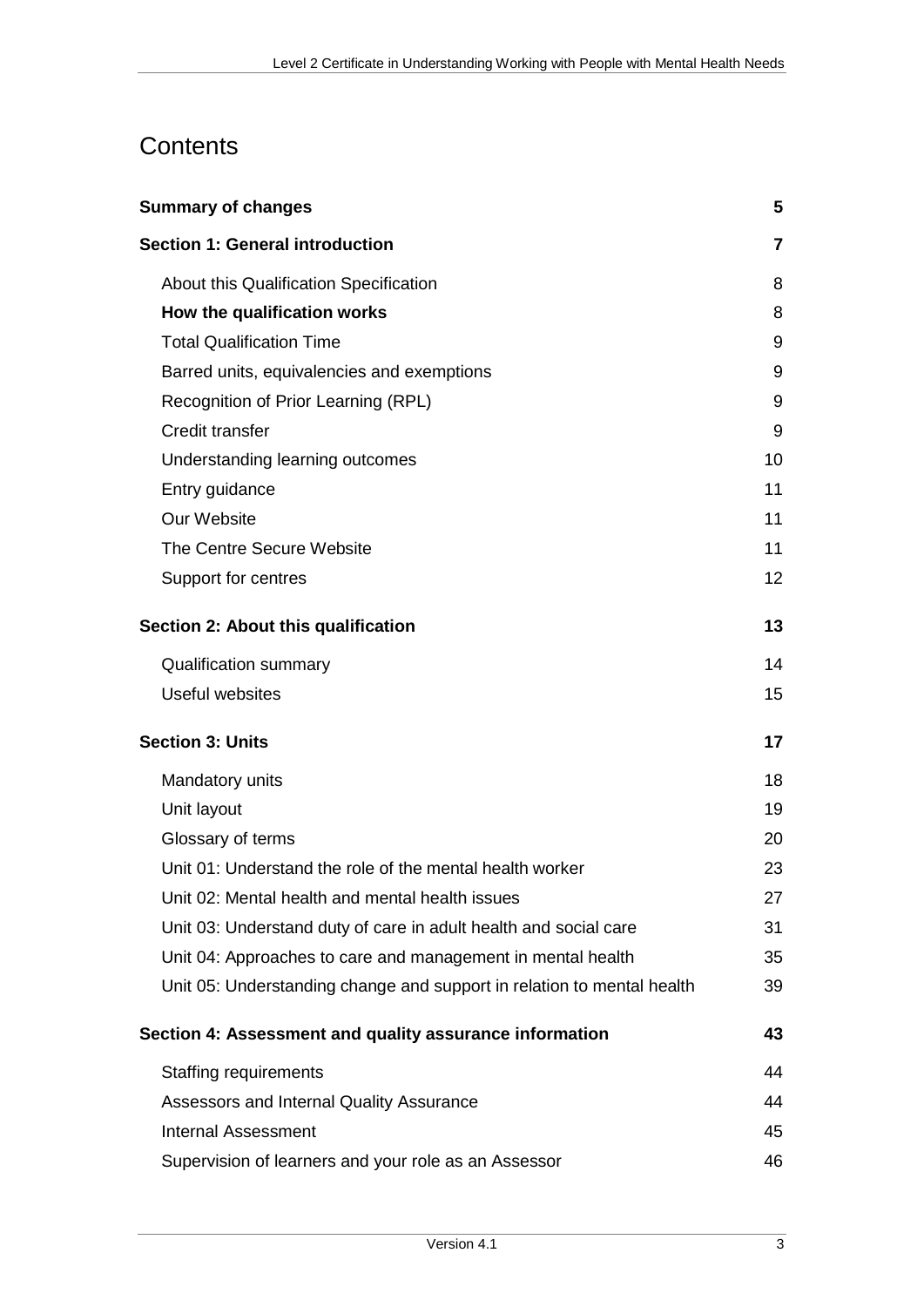| Feedback to learners                  | 46 |
|---------------------------------------|----|
| Presenting evidence                   | 46 |
| <b>Quality Assurance</b>              | 47 |
| Internal quality assurance            | 47 |
| External quality assurance            | 47 |
| <b>Section 5: Documents</b>           | 48 |
| Mandatory documents                   | 49 |
| Resources                             | 49 |
| <b>Section 6: General Information</b> | 51 |
| Equal opportunities                   | 52 |
| Diversity, access and inclusion       | 52 |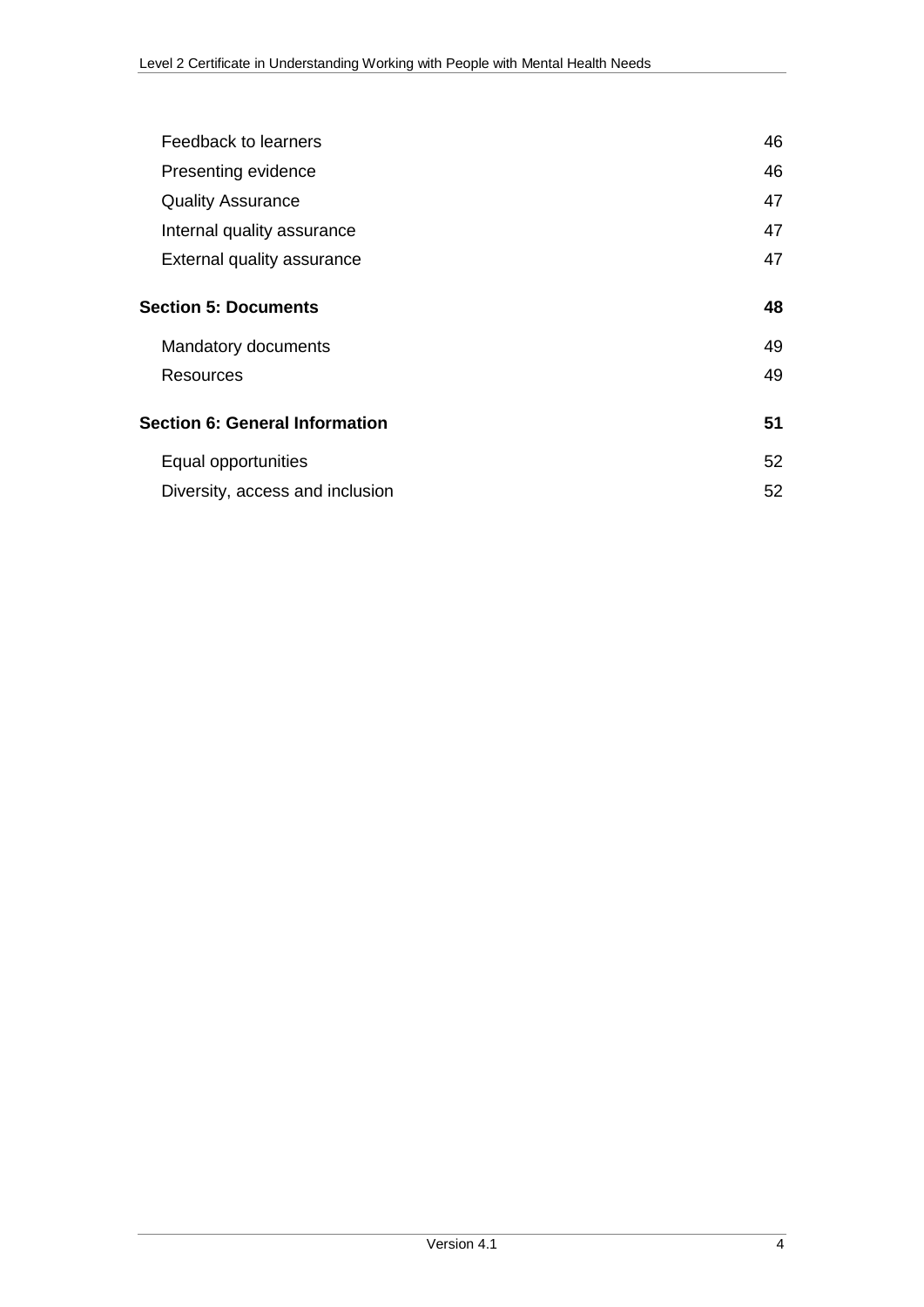# <span id="page-4-0"></span>**Summary of changes**

**This section summarises the changes to this qualification specification since the previous version (Version 4.0 September 2018).**

|      | Version Publication<br><b>Date</b> | <b>Summary of amendments</b>                                                            |  |
|------|------------------------------------|-----------------------------------------------------------------------------------------|--|
| v4.1 | February 2020                      | Information regarding the wellbeing and safeguarding of<br>learners added to Resources. |  |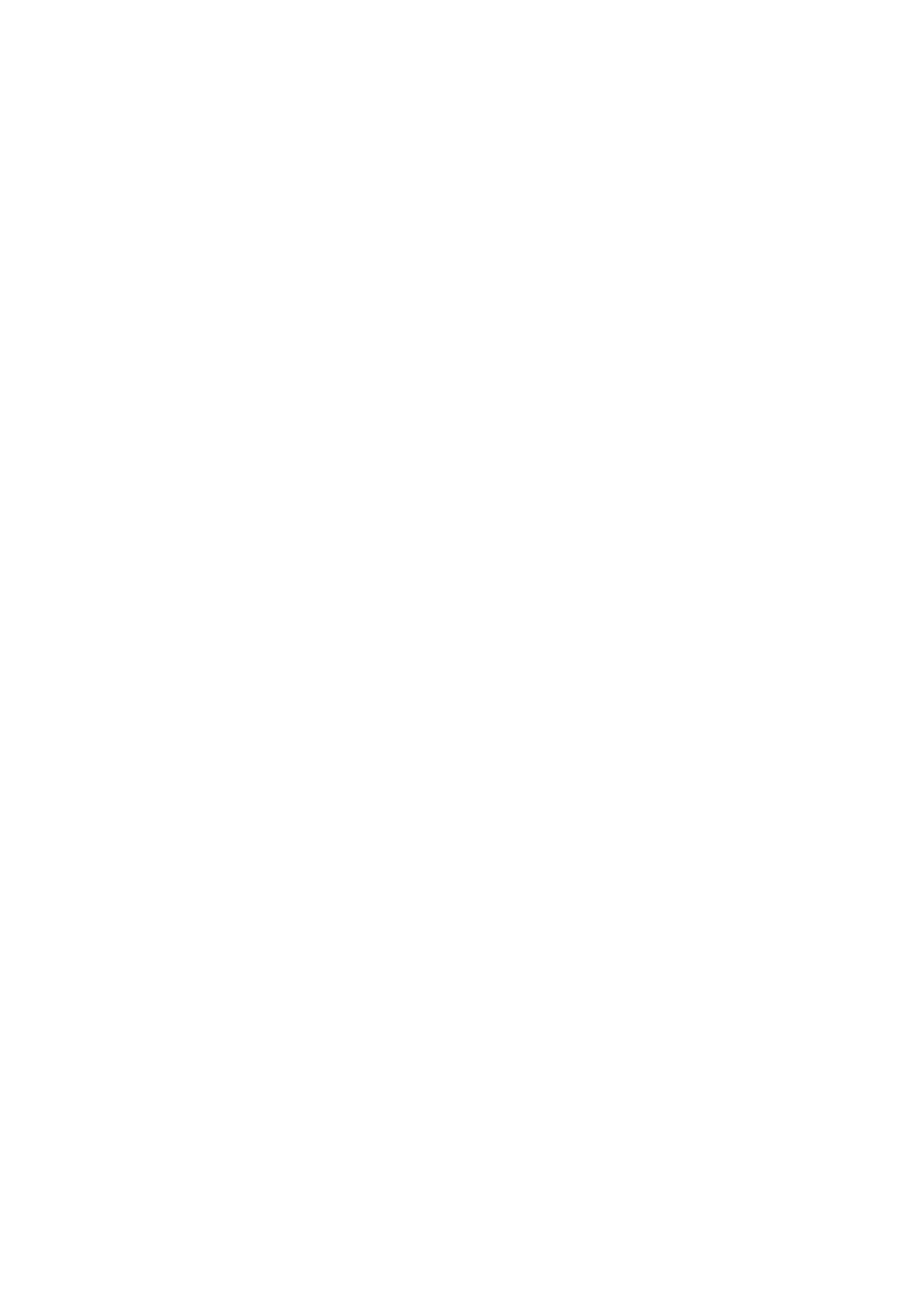# <span id="page-6-0"></span>**Section 1: General introduction**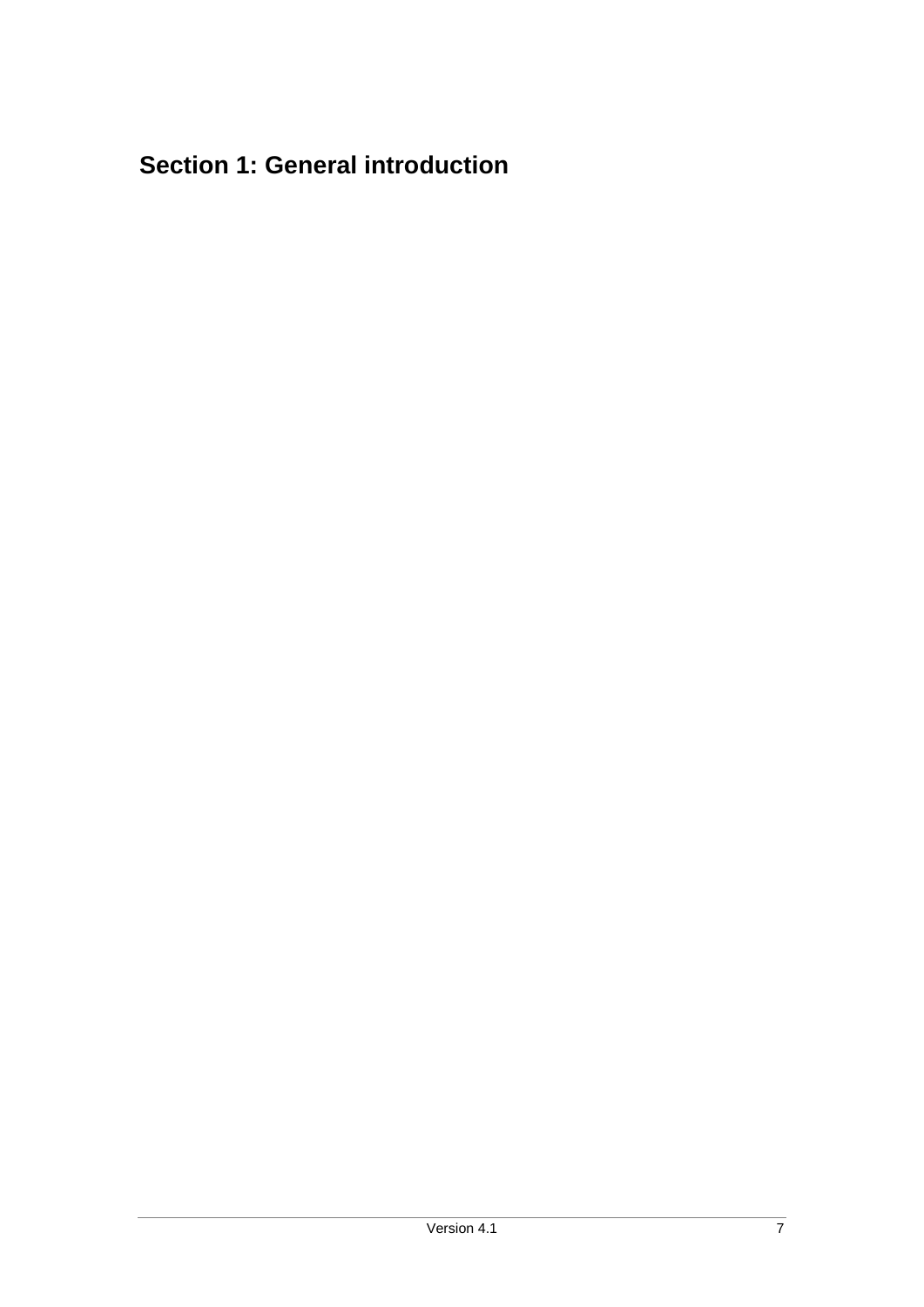### **About this Qualification Specification**

<span id="page-7-0"></span>This qualification specification contains everything you need to know about this qualification and should be used by everyone involved in the planning, delivery and assessment of the Level 2 Certificate in Understanding Working with People with Mental Health Needs.

#### **How the qualification works**

<span id="page-7-1"></span>This qualification is made up of units each representing a small step of learning. This allows the qualification to be completed at your own pace.

Each unit has:

- a **unit reference** number the unique number given to each unit at qualification approval by Ofqual
- a **level** shows how difficult it is
- a **credit value** one credit represents about 10 hours' work
- **guided learning** (GL) the average number of hours of supervised or directed study time or assessment required to achieve the unit
- a unit aim explains what is covered in the unit
- **learning outcomes** cover what you need to do (skills) or what you need to understand (knowledge)
- **assessment criteria/scope of learning** what you need to show (evidence)

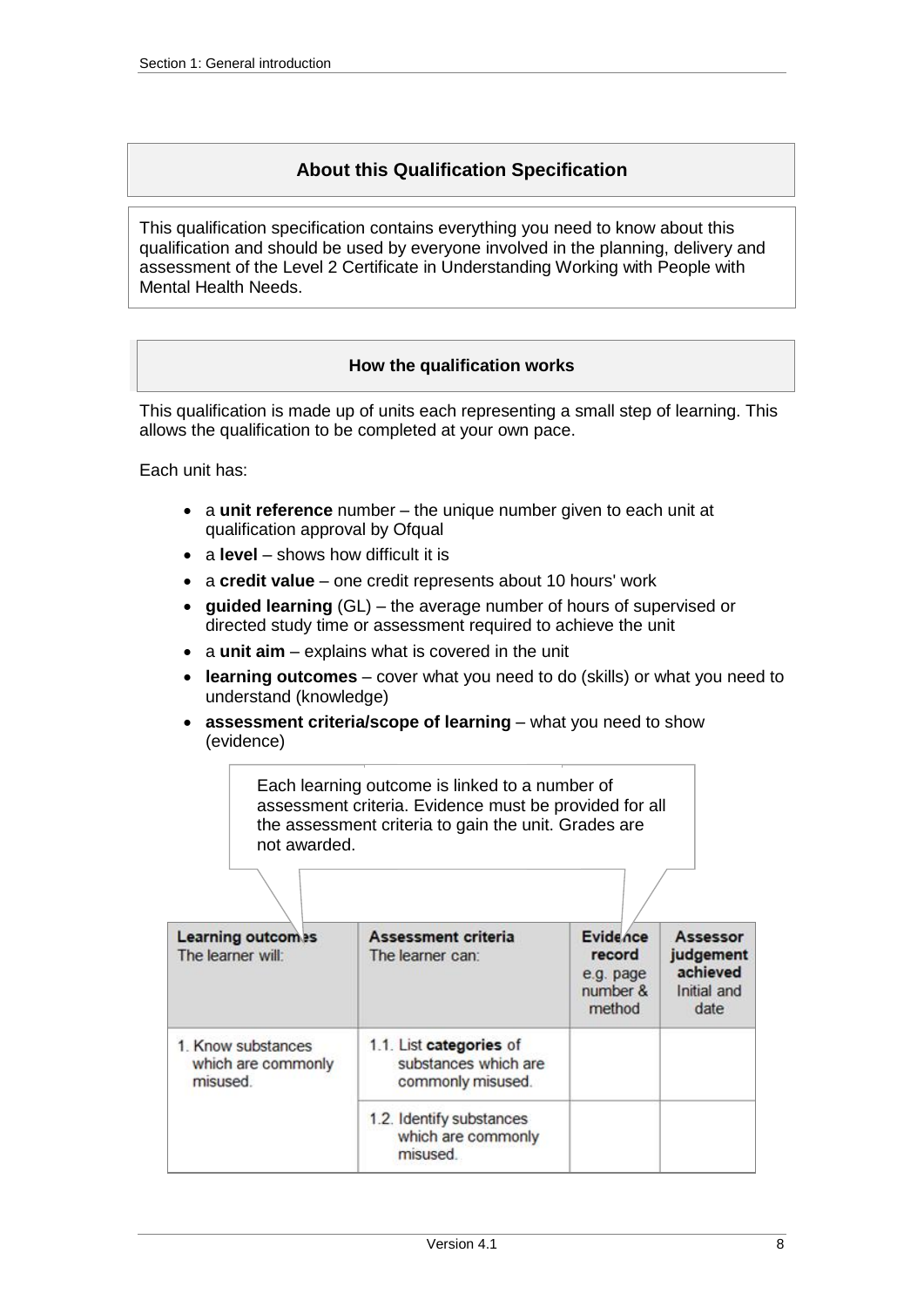### **Total Qualification Time**

<span id="page-8-0"></span>Total Qualification Time (TQT) is comprised of the following two elements:

- the number of hours which we have allocated to a qualification for Guided Learning
- an estimated number of hours a Learner will reasonably be likely to spend in preparation, study, or any other form of participation in education or training, but not under the immediate supervision of a Tutor or Assessor.

Centres can decide how to allocate the TQT across the units of a qualification.

Guided Learning (GL)

- Guided Learning (GL) and TQT apply to the qualification as a whole.
- <span id="page-8-1"></span>We use GL to refer to the estimated guided learning hours at unit level.

### **Barred units, equivalencies and exemptions**

<span id="page-8-2"></span>This qualification may contain barred units, equivalencies or exemptions. These will be identified in the summary for each unit.

### **Recognition of Prior Learning (RPL)**

Centres may recognise prior learning at their discretion if they are satisfied that the evidence provided by the learner meets the requirements of a qualification. Where RPL is to be used extensively (for a whole unit or more), advice must be given by your External Quality Advisor.

### **Credit transfer**

<span id="page-8-3"></span>Where a learner has already achieved a unit with credit, we will recognise that prior learning and will allow the credit to be transferred onto a new qualification, provided that the units have the same Ofqual reference number.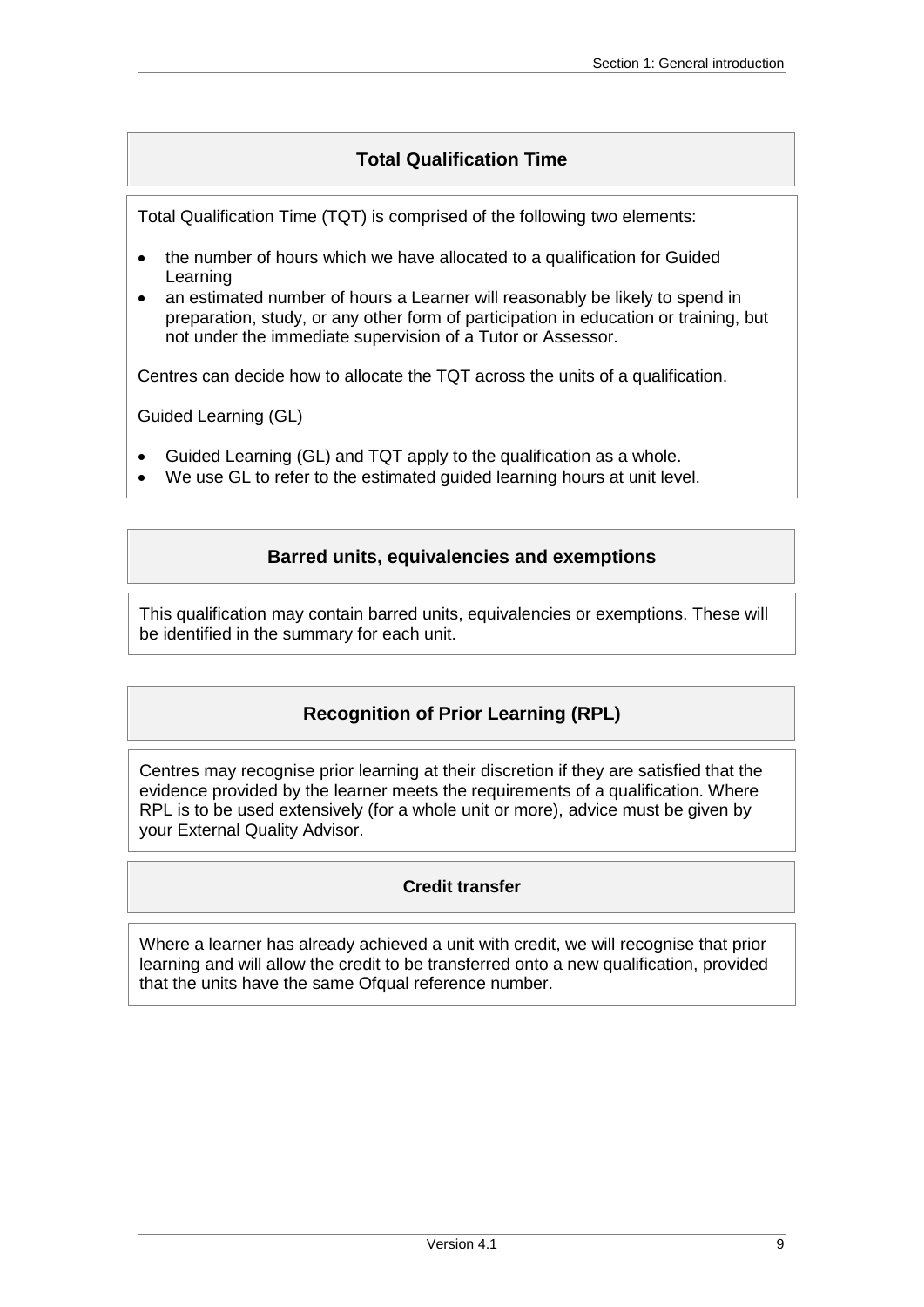### **Understanding learning outcomes**

<span id="page-9-0"></span>There are two main types of learning outcome:

- **Skills** that can be performed
- **Knowledge** that can be learnt.

Sometimes they can cover a combination of the two.

#### **Competence- / Skills-based learning outcomes:**

• Begin with 'Be able to'. The assessment criteria usually show that the evidence could be observable within a real work environment. Other methods may be applied, please see chart in Assessment Guidance section. All evidence must be based on the learner's experience in a real work environment.

#### **Knowledge-based learning outcomes:**

• Begin with 'Know', 'Understand' or 'Know how to'.



For your convenience, knowledge-only units are indicated by a lightbulb in both the Unit Achievement Log and at the top of the units.

If a unit is not marked with a lightbulb, it is a skills unit or contains a mix of knowledge and skills.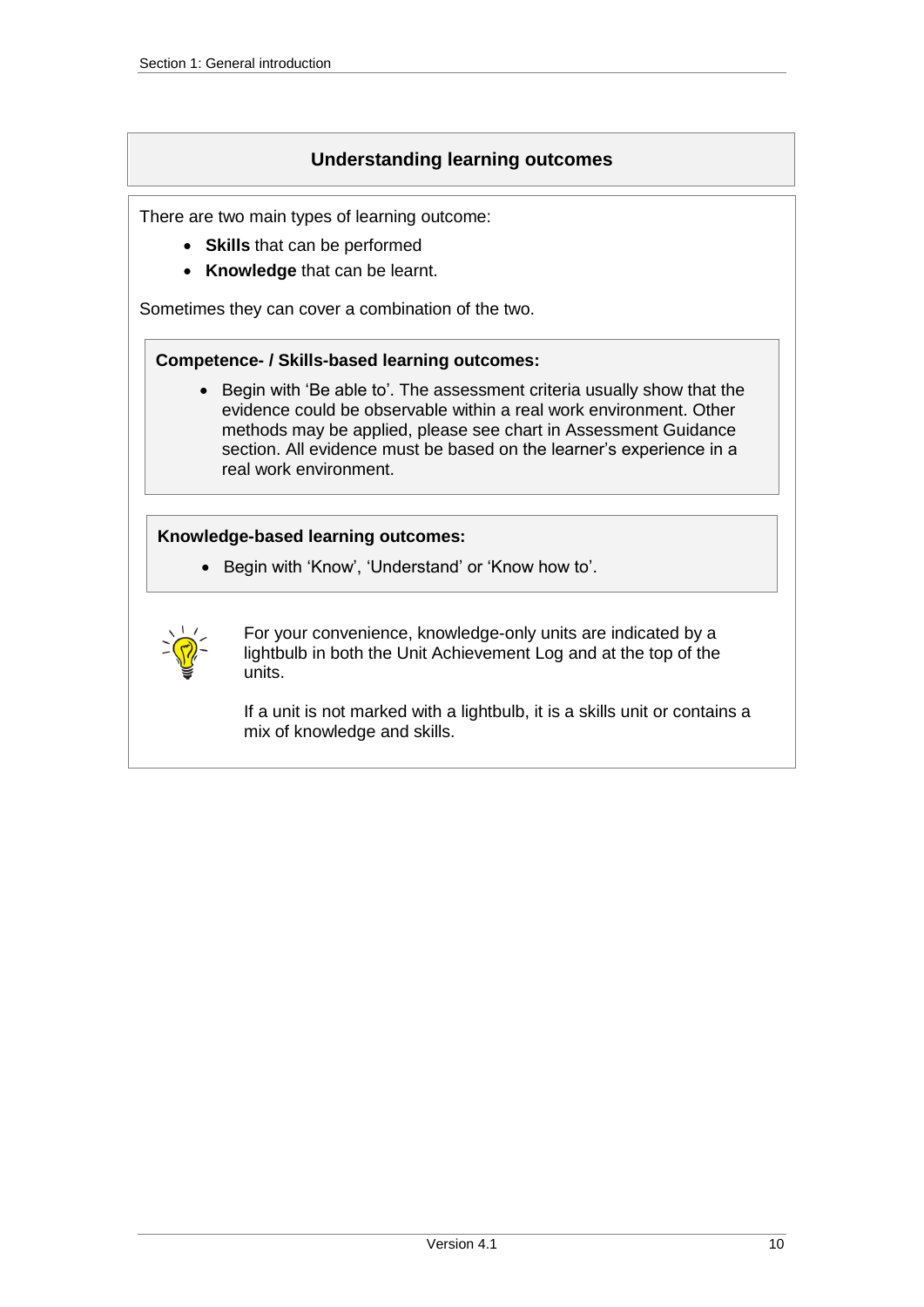### **Entry guidance**

<span id="page-10-0"></span>Centres are responsible for ensuring that this qualification is appropriate for the age and ability of learners. They need to make sure that learners can fulfil the requirements of the learning outcomes and comply with the relevant literacy, numeracy and health and safety aspects of this qualification.

Learners registered on this qualification shouldn't undertake another qualification at the same level with the same or a similar title, as duplication of learning may affect funding eligibility.

### **Our Website**

<span id="page-10-1"></span>Our public website address is [www.cache.org.uk.](https://www.cache.org.uk/) The website contains information about all our qualifications, and also a link to our QualHub [www.qualhub.co.uk](http://www.qualhub.co.uk/) which contains:

- Key Facts
- other support materials

There are also some other key documents that can be referred to when required. For example:

- Complaints Policy
- Enquiries and Appeals Policy
- Diversity and Equality Policy.

It also contains regular news updates and case studies and links to websites from other organisations that might be of interest.

### **The Centre Secure Website**

<span id="page-10-2"></span>More specific information to support Centre delivery can be found in our members area on QualHub. **This site is for Approved Centres only.**

To access the members area on QualHub, please log in using the details provided by the Centre administrator.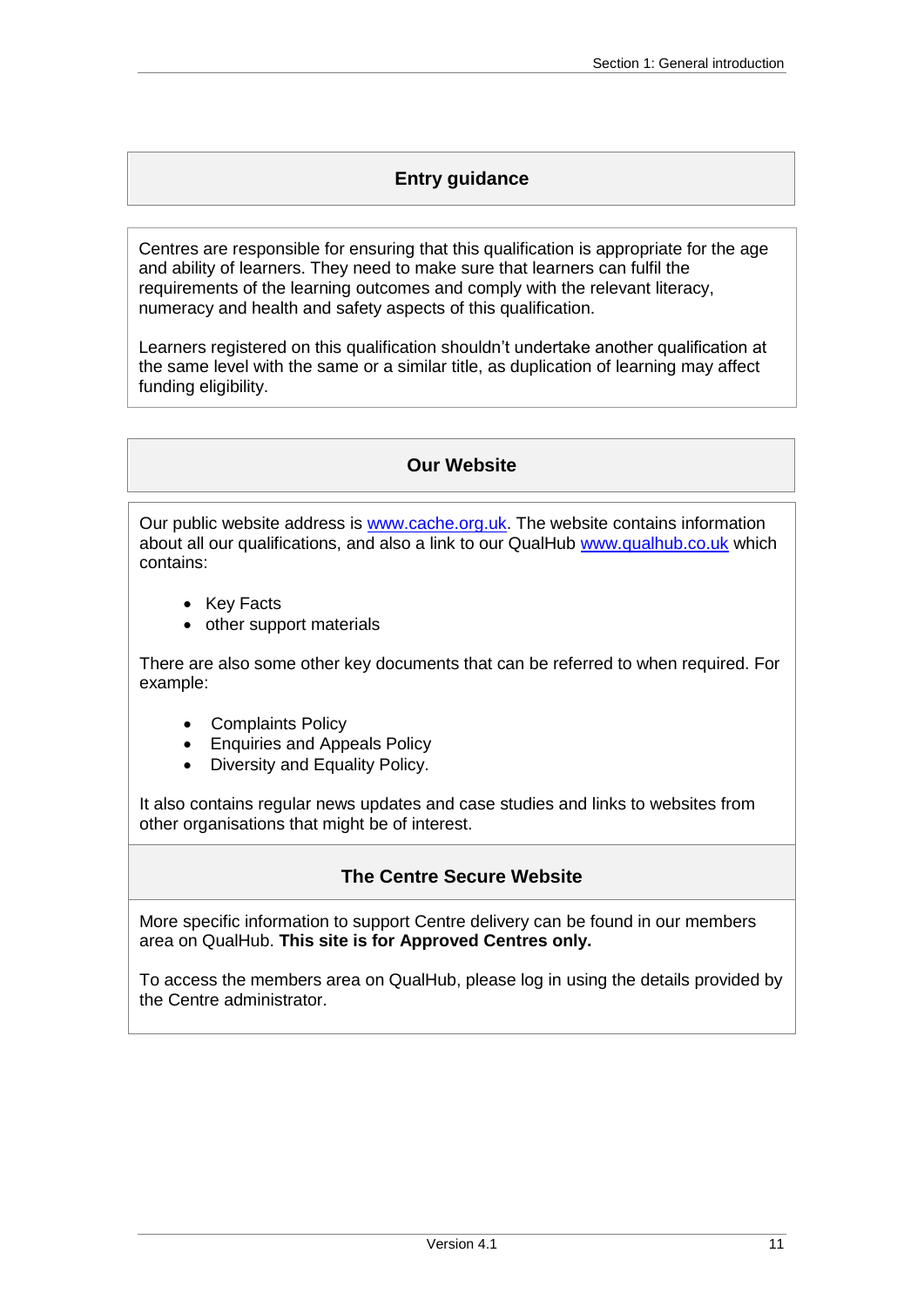### **Support for centres**

<span id="page-11-0"></span>There are a number of support documents available that you might find useful for delivery. These are available to download from our website [www.qualhub.co.uk](http://www.qualhub.co.uk/) or can be requested from the Customer Support team on 0345 347 2123 or by emailing [info@cache.org.uk](mailto:info@cache.org.uk)

Our Customer Support team will support you with approvals, registrations, external quality assurance, external assessment, results and certification. You can get more information by calling 0345 347 2123 or emailing [info@cache.org.uk.](mailto:info@cache.org.uk)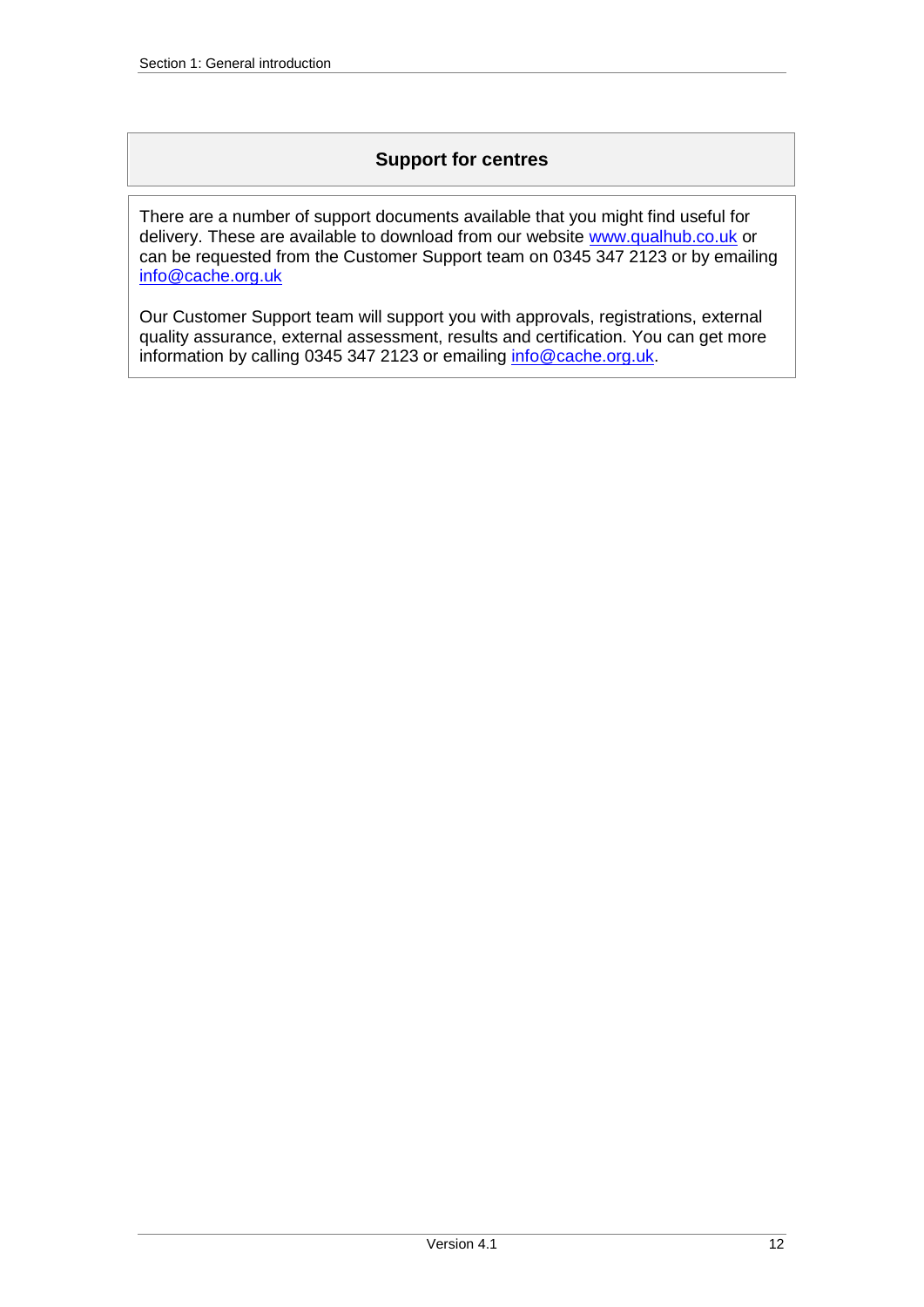# <span id="page-12-0"></span>**Section 2: About this qualification**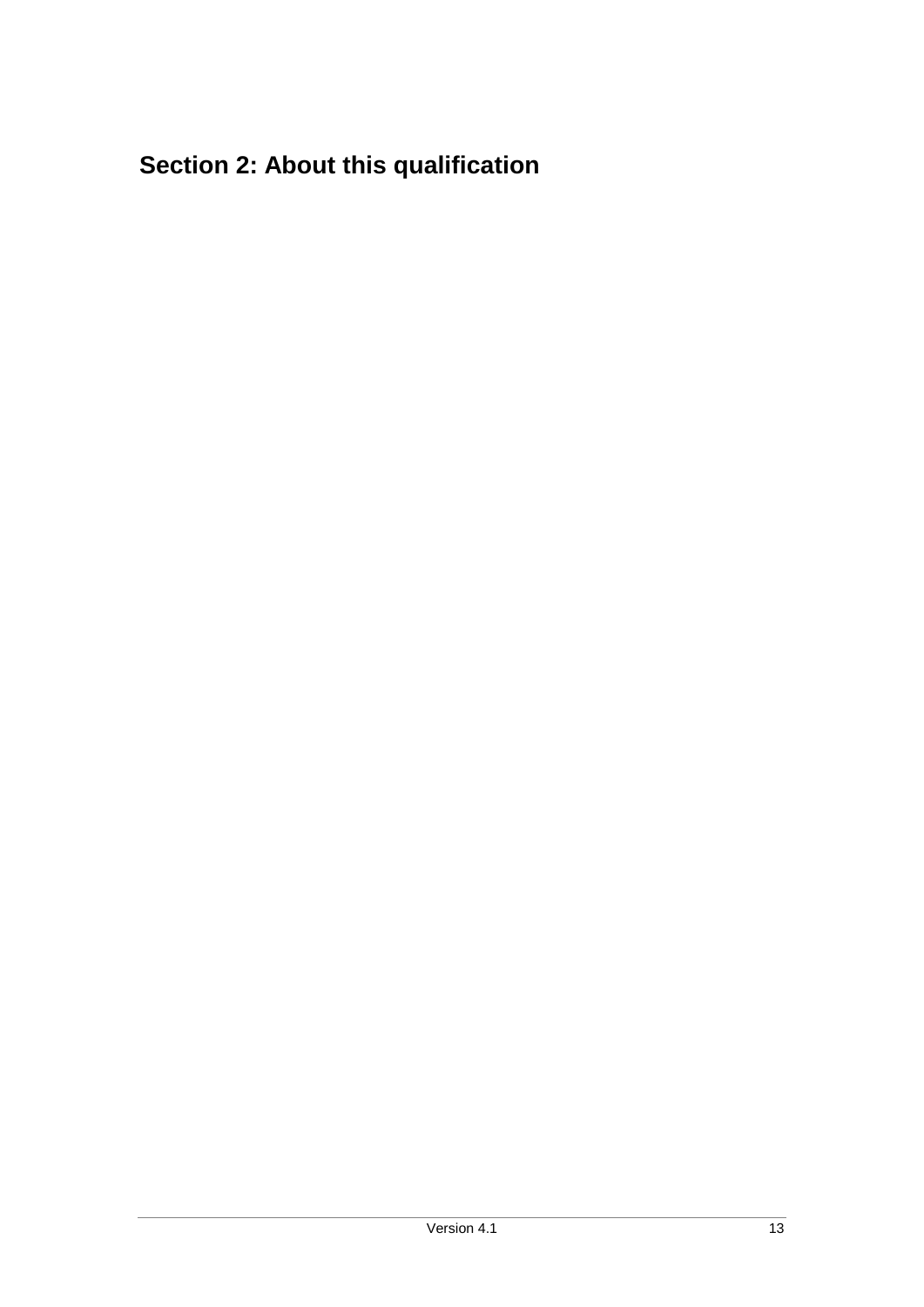ľ

<span id="page-13-0"></span>

| <b>Qualification summary</b>                                             |                                                                                                                                                                                                                                                                                                                        |  |  |
|--------------------------------------------------------------------------|------------------------------------------------------------------------------------------------------------------------------------------------------------------------------------------------------------------------------------------------------------------------------------------------------------------------|--|--|
| <b>Title</b>                                                             | NCFE CACHE Level 2 Certificate in Understanding<br>Working with People with Mental Health Needs                                                                                                                                                                                                                        |  |  |
| <b>Qualification number</b>                                              | 601/3434/3                                                                                                                                                                                                                                                                                                             |  |  |
| <b>Aims and objectives</b>                                               | This qualification is designed for a wide range of learners<br>who wish to understand the approaches to care and<br>support of those with mental health problems.                                                                                                                                                      |  |  |
|                                                                          | This qualification aims to raise awareness of:                                                                                                                                                                                                                                                                         |  |  |
|                                                                          | • the role of the mental health worker                                                                                                                                                                                                                                                                                 |  |  |
|                                                                          | • the process and approaches involved in the care and<br>support of those who experience mental ill-health.                                                                                                                                                                                                            |  |  |
|                                                                          | The objective of this qualification is to give learners<br>working, or intending to work in a health or social care<br>context, an understanding of approaches to supporting<br>those with mental health needs. It will also enable learners<br>to progress to other qualifications in health care and social<br>care. |  |  |
| <b>Total Qualification</b><br>Time (hours)                               | 180                                                                                                                                                                                                                                                                                                                    |  |  |
| <b>Guided Learning</b><br>(hours)                                        | 155                                                                                                                                                                                                                                                                                                                    |  |  |
| <b>Credit value</b>                                                      | 18                                                                                                                                                                                                                                                                                                                     |  |  |
| <b>Grading system</b>                                                    | Achieved/Not Yet Achieved                                                                                                                                                                                                                                                                                              |  |  |
| Minimum age of<br>learner                                                | 16                                                                                                                                                                                                                                                                                                                     |  |  |
| <b>Real work</b><br>environment (RWE)<br>requirement /<br>recommendation | This is a knowledge only qualification; therefore no real<br>work environment placement is required.                                                                                                                                                                                                                   |  |  |
| <b>Rule of combination</b>                                               | To be awarded the NCFE Level 2 Certificate in<br>Understanding Working with People with Mental Health<br>Needs, learners are required to successfully complete the 5<br>mandatory units.                                                                                                                               |  |  |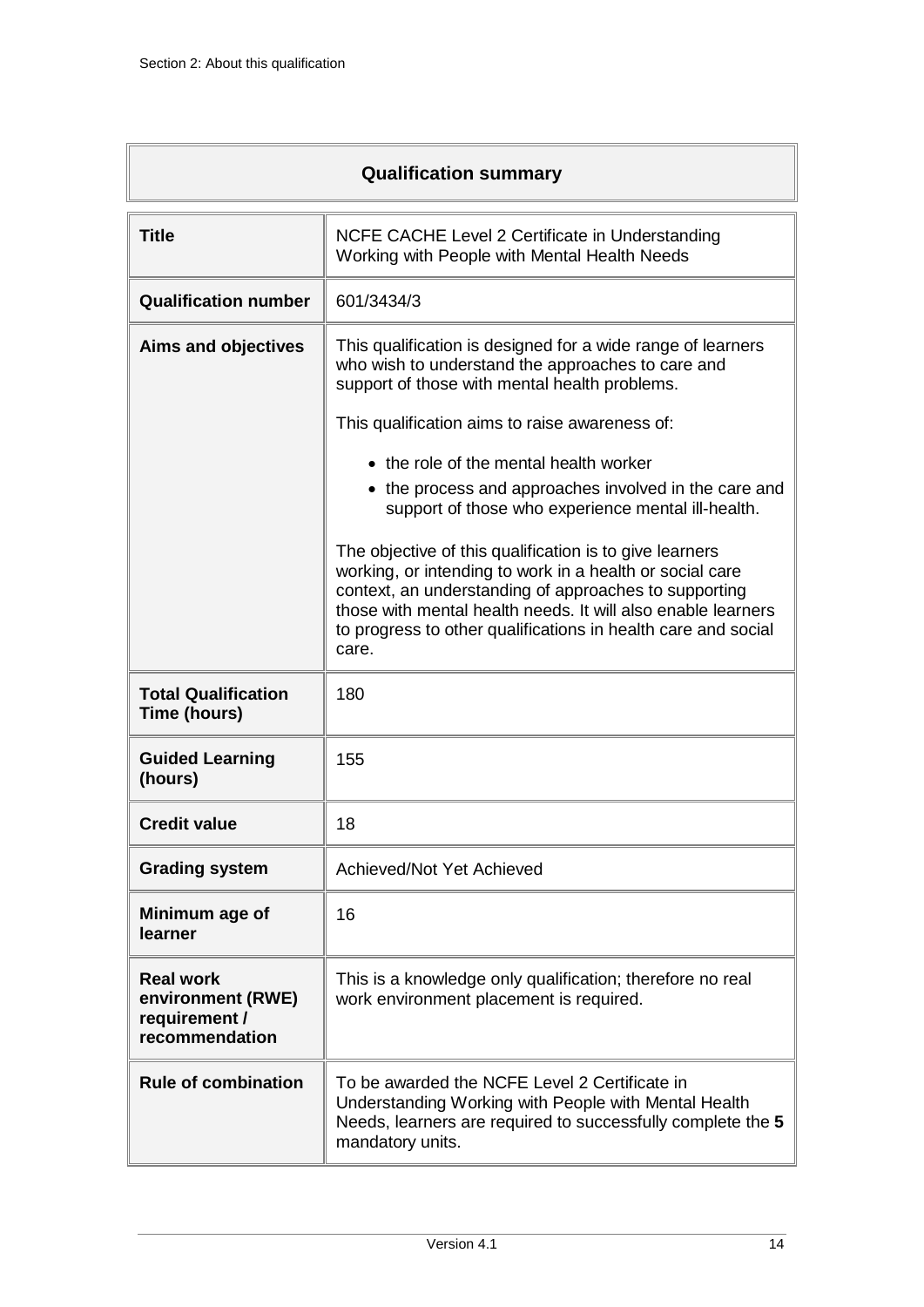| <b>Entry requirements /</b><br>recommendations | There are no specific recommended prior learning<br>requirements for this qualification. However, learners may<br>find it helpful if they've already achieved a Level 1 or 2<br>qualification in a health or social care related area.<br>Entry is at the discretion of the centre. However, learners<br>should be aged 16 or above to undertake this qualification. |  |  |  |  |
|------------------------------------------------|----------------------------------------------------------------------------------------------------------------------------------------------------------------------------------------------------------------------------------------------------------------------------------------------------------------------------------------------------------------------|--|--|--|--|
| <b>Progression</b>                             | Learners who achieve this qualification could progress to:                                                                                                                                                                                                                                                                                                           |  |  |  |  |
|                                                | Level 2 Award in Substance Misuse                                                                                                                                                                                                                                                                                                                                    |  |  |  |  |
|                                                | Level 2 Award in Awareness of Dementia                                                                                                                                                                                                                                                                                                                               |  |  |  |  |
|                                                | Level 3 Certificate for Working in the Health<br>Sector                                                                                                                                                                                                                                                                                                              |  |  |  |  |
|                                                | • Level 3 Certificate in Understanding Mental<br>Health                                                                                                                                                                                                                                                                                                              |  |  |  |  |
|                                                | Level 3 Diploma in Health and Social Care<br>(Adults) for England.                                                                                                                                                                                                                                                                                                   |  |  |  |  |
| <b>Assessment</b><br>methods                   | Portfolio of evidence                                                                                                                                                                                                                                                                                                                                                |  |  |  |  |
| <b>Regulation</b><br>information               | This is a regulated qualification. The regulated number for<br>this qualification is 601/3434/3.                                                                                                                                                                                                                                                                     |  |  |  |  |

### **Useful websites**

<span id="page-14-0"></span>Centres may find the following websites helpful for materials and resources to assist with the delivery of this qualification:

- Mind: [www.mind.org.uk](http://www.mind.org.uk/)
- Making Space: [www.makingspace.co.uk](http://www.makingspace.co.uk/)
- Mental Health Foundation: [www.mentalhealth.org.uk](http://www.mentalhealth.org.uk/)
- Rethink: [www.rethink.org](http://www.rethink.org/)
- Sane: [www.sane.org.uk](http://www.sane.org.uk/)
- General Government Directory: [www.direct.gov.uk](http://www.direct.gov.uk/)
- World Health Organization: [www.who.int/mental\\_health](http://www.who.int/mental_health)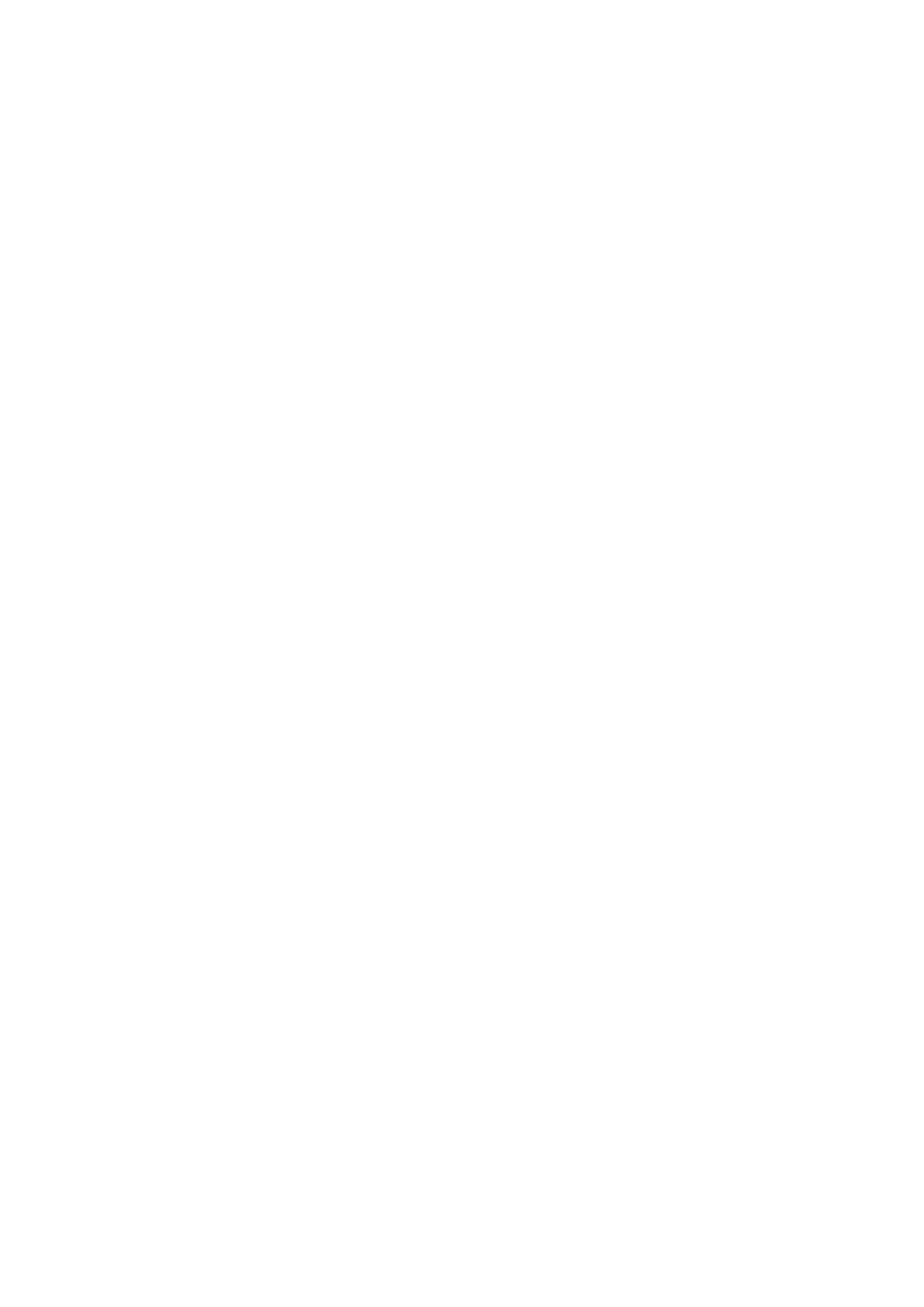<span id="page-16-0"></span>**Section 3: Units**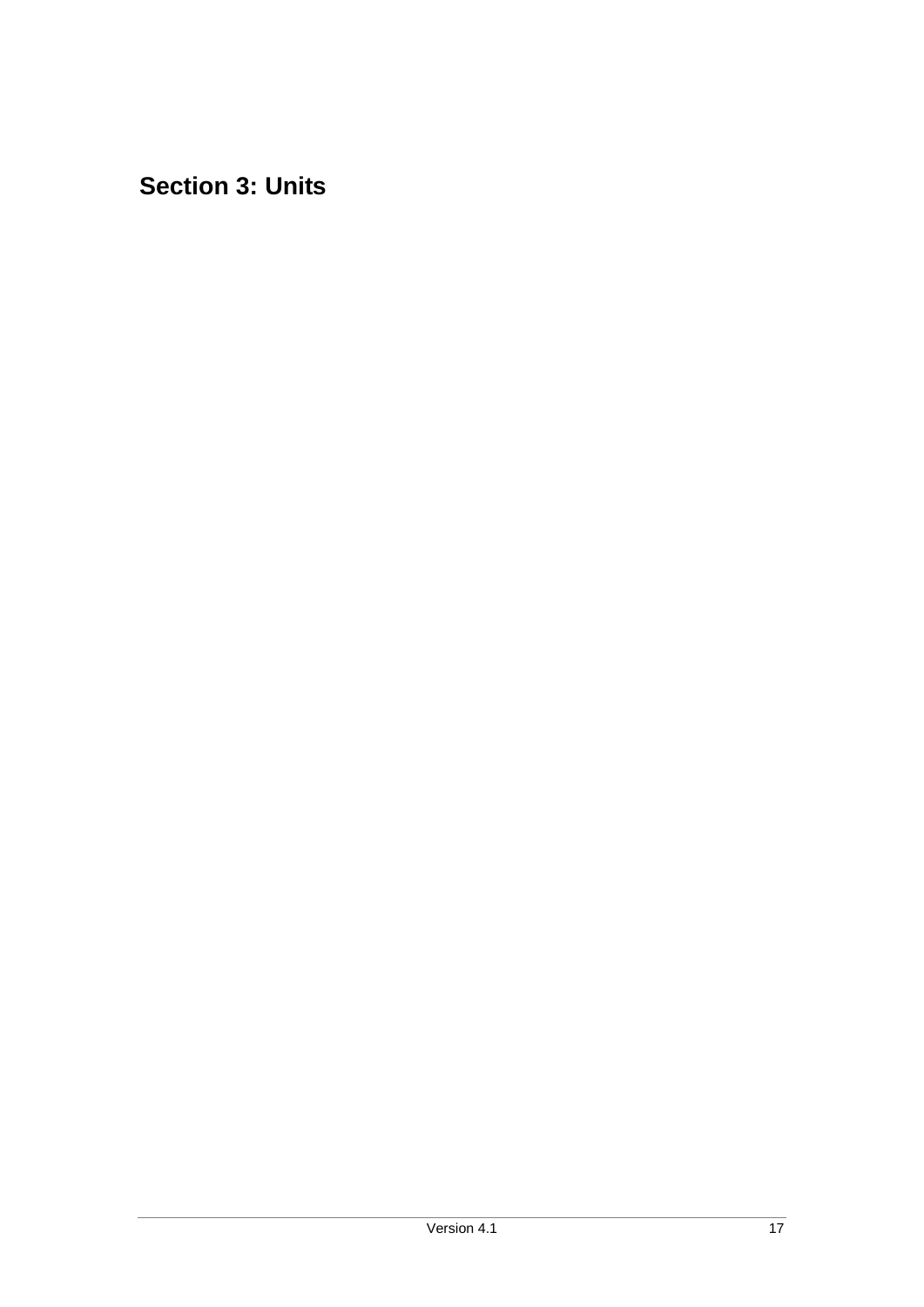|                                    | <b>Mandatory units</b>          |            |                                                                  |           |                |                |                                     |
|------------------------------------|---------------------------------|------------|------------------------------------------------------------------|-----------|----------------|----------------|-------------------------------------|
|                                    | Unit ref<br>(assigned<br>by AO) | Unit no.   | Unit title                                                       | Unit type | Level          | <b>Credit</b>  | <b>Guided</b><br>learning<br>hours* |
| $\frac{1}{\sqrt{2}}\sum_{n=1}^{n}$ | Unit 01                         | D/506/2895 | Understand the role of the mental health worker                  | Knowledge | $\overline{2}$ | $\overline{2}$ | 14                                  |
| $\frac{1}{\sqrt{2}}\sum_{i=1}^{n}$ | Unit 02                         | D/504/1707 | Mental health and mental health issues                           | Knowledge | $\overline{2}$ | 3              | 29                                  |
| $\frac{1}{\sqrt{2}}\sum_{n=1}^{n}$ | Unit 03                         | K/506/1300 | Understand duty of care in adult health and social<br>care       | Knowledge | $\overline{2}$ | 5              | 46                                  |
| $\frac{1}{\sqrt{2}}\sum_{n=1}^{n}$ | Unit 04                         | K/601/2950 | Approaches to care and management in mental health               | Knowledge | $\overline{2}$ | 3              | 27                                  |
| $\frac{1}{\sqrt{2}}\sum_{i=1}^{n}$ | Unit 05                         | K/504/1709 | Understanding change and support in relation to<br>mental health | Knowledge | $\overline{2}$ | 5              | 39                                  |

<span id="page-17-0"></span>The lightbulb icon  $\frac{1}{2}$  indicates that a unit is knowledge based.

The units above may be available as stand-alone unit programmes. Please visit the Centre secure website for further information.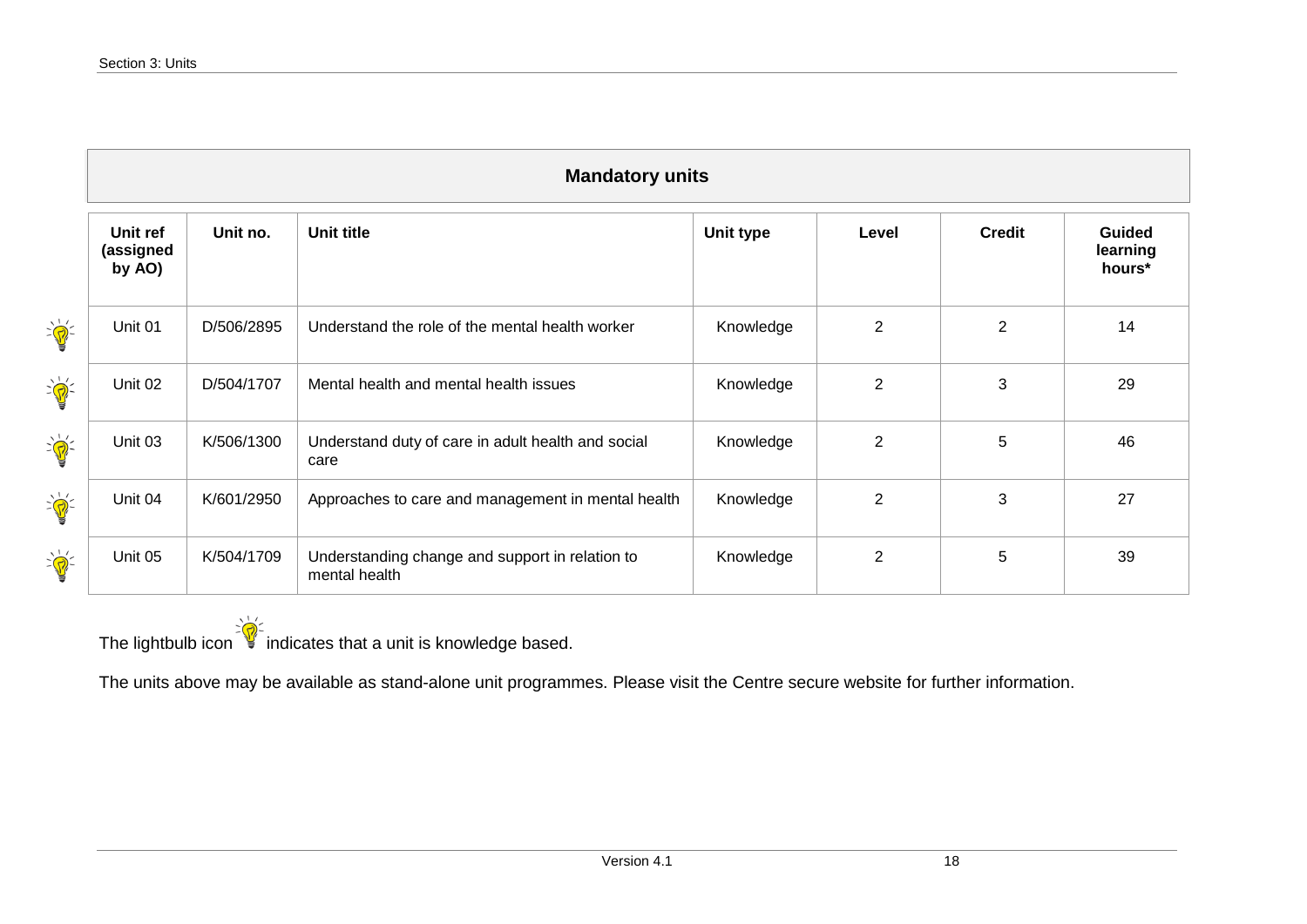### **Unit layout**

<span id="page-18-0"></span>

| For each unit the following information has been provided: |                                                                                                                                                                                                                                                                                                                                                                                                           |  |  |
|------------------------------------------------------------|-----------------------------------------------------------------------------------------------------------------------------------------------------------------------------------------------------------------------------------------------------------------------------------------------------------------------------------------------------------------------------------------------------------|--|--|
| Unit title                                                 | Provides a clear, concise explanation of the content of the<br>unit.                                                                                                                                                                                                                                                                                                                                      |  |  |
| Organisation unit<br>reference number                      | The unique number assigned by the owner of the unit.                                                                                                                                                                                                                                                                                                                                                      |  |  |
| Unit reference                                             | The unique reference number given to each unit at<br>qualification approval by Ofqual.                                                                                                                                                                                                                                                                                                                    |  |  |
| Unit level                                                 | Denotes the level of the unit within the framework.                                                                                                                                                                                                                                                                                                                                                       |  |  |
| Guided learning<br>hours                                   | The average number of hours of supervised or directed<br>study time or assessment required to achieve a qualification<br>or unit of a qualification.                                                                                                                                                                                                                                                      |  |  |
| Unit credit value                                          | The value that has been given to the unit based on the<br>expected learning time for an average learner.                                                                                                                                                                                                                                                                                                  |  |  |
| Unit summary                                               | Provides a brief outline of the unit content.                                                                                                                                                                                                                                                                                                                                                             |  |  |
| Learning outcome                                           | A statement of what a learner will know, understand or be<br>able to do, as a result of a process of learning.                                                                                                                                                                                                                                                                                            |  |  |
| Assessment criteria                                        | A description of the requirements a learner must achieve to<br>demonstrate that a learning outcome has been met.                                                                                                                                                                                                                                                                                          |  |  |
| Delivery and<br>assessment*                                | This includes specific guidance relating to the delivery and<br>assessment of the unit and information to support the<br>learner.                                                                                                                                                                                                                                                                         |  |  |
| Types of evidence                                          | The types of evidence listed are for guidance purposes<br>only. Within learners' portfolios, other types of evidence are<br>acceptable if all learning outcomes are covered and if the<br>evidence generated can be internally and externally quality<br>assured. For approval of methods of internal assessment<br>other than portfolio building, please contact the Quality<br>Assurance team at CACHE. |  |  |

**NB**: Words highlighted in bold in the learning outcomes, assessment criteria and assessment tasks are linked to the additional guidance section where more information can be found.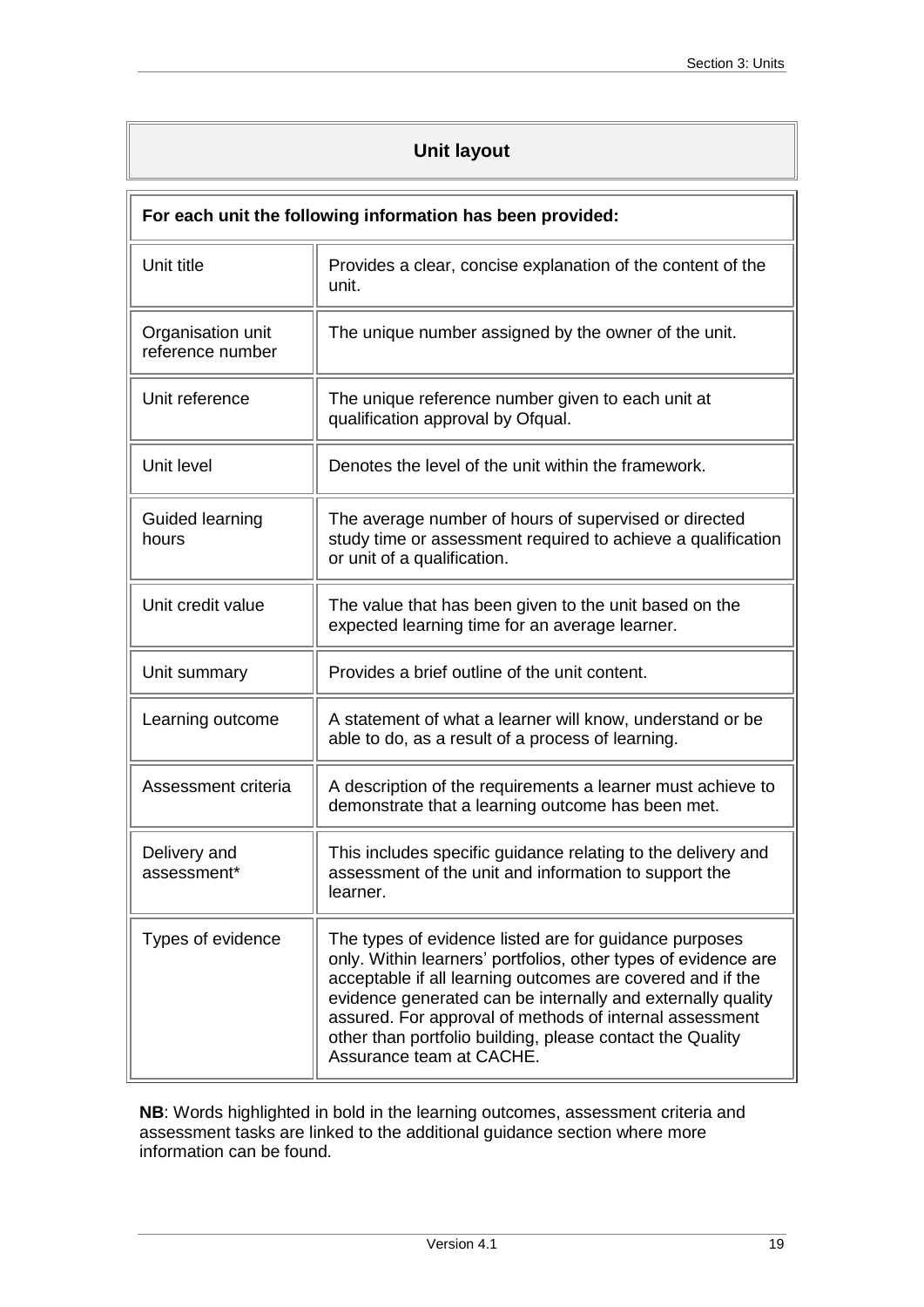### **Glossary of terms**

<span id="page-19-0"></span>This glossary explains how the terms used in the unit content are applied to this qualification.

| Accurately                    | Learner carries out all stages of a process correctly and<br>without errors (see mostly accurately).                                                                                                    |
|-------------------------------|---------------------------------------------------------------------------------------------------------------------------------------------------------------------------------------------------------|
| Advanced ways                 | Solutions may be more complex or more considered. (see<br>basic ways and considered ways).                                                                                                              |
| Appropriate                   | Ideas or choices must be realistic and viable to the<br>vocational area and the learner's resources. They must be<br>selected by the learners, as opposed to in Level 1 where<br>learners are directed. |
| Application                   | Using skills or knowledge to complete a specific task.<br>Using technical language.                                                                                                                     |
| <b>Balanced conclusions</b>   | All arguments are considered in making a conclusion (see<br>reasoned conclusions).                                                                                                                      |
| Basic ways                    | Straightforward, mostly obvious ideas or solutions. (see<br>advanced ways and considered ways).                                                                                                         |
| Complex task/brief            | A task/brief made up of several interrelated elements.                                                                                                                                                  |
| Complex technical<br>problems | A problem specific to the vocational area that has several<br>interrelated elements (see technical problems).                                                                                           |
| Considered<br>experimentation | Experimentation is well thought out and fit for purpose. It is<br>comprehensive enough to draw a reliable conclusion from<br>(see limited experimentation and simple<br>experimentation).               |
| Considered ways               | Ideas or solutions show some degree of thought (see<br>advanced ways and basic ways).                                                                                                                   |
| Correctly applies             | Using the most appropriate skills or knowledge to complete<br>a specific task/using skills or knowledge correctly. Using<br>appropriate technical terms for the task or context (see<br>use).           |
| Directed tasks                | Learners are given clear instructions on how to complete<br>the task, which may be broken into stages for them by the<br>Tutor/Assessor.                                                                |
| <b>Effective solutions</b>    | Solutions are appropriate to the vocational area. (see<br>possible solutions).                                                                                                                          |
| <b>Efficiently solves</b>     | Solves in a manner appropriate to the vocational area.                                                                                                                                                  |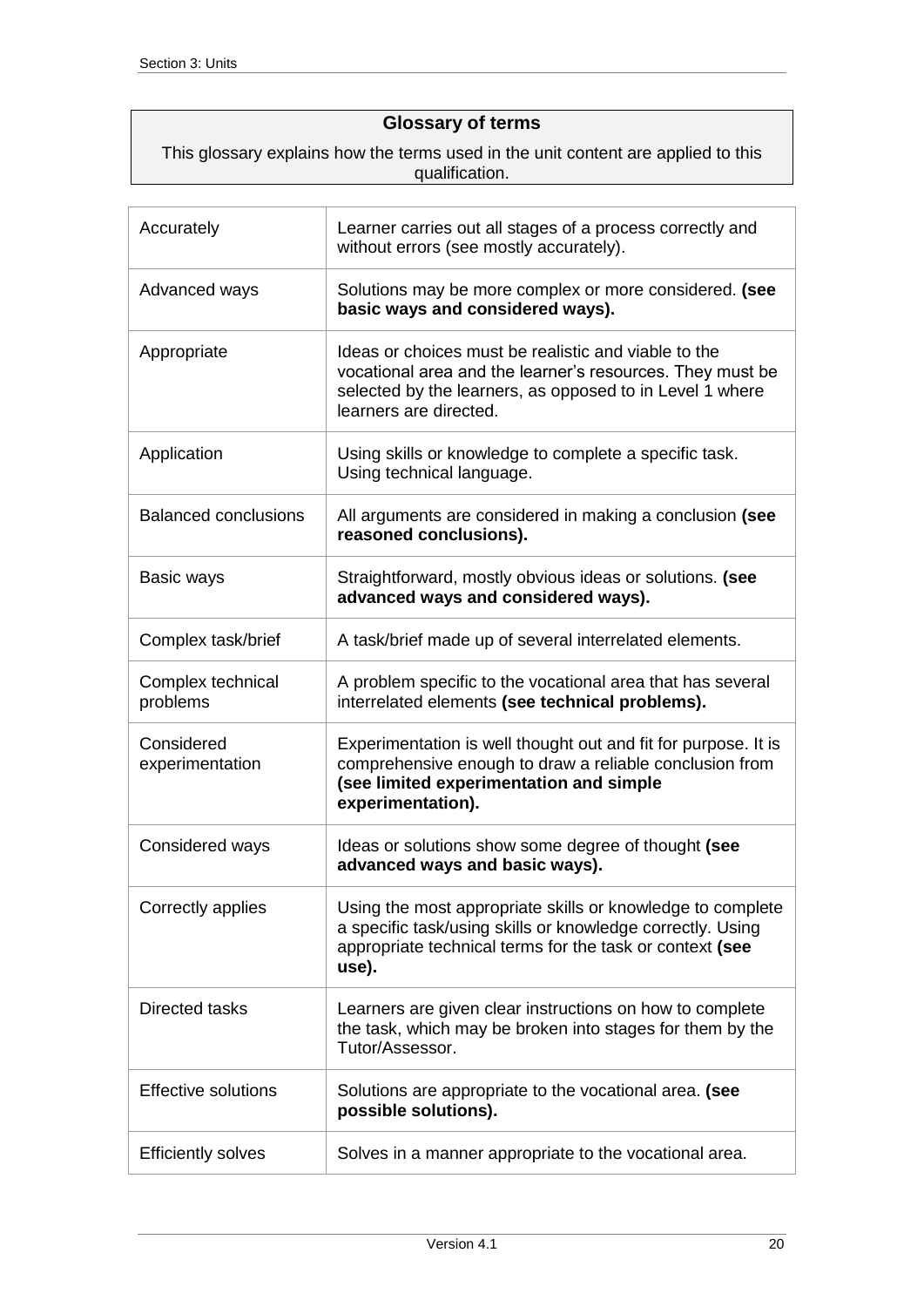| Everyday language            | The learner's own language and terms, the personal<br>vocabulary the learner uses, non-vocational language and<br>terminology (see specialist terms/language and<br>technical terms/language).    |
|------------------------------|---------------------------------------------------------------------------------------------------------------------------------------------------------------------------------------------------|
| General understanding        | A basic understanding of the vocational area that does not<br>require knowledge of technical skills, techniques or rules of<br>implementation (see technical understanding).                      |
| Format of source             | The style of information - eg a questionnaire, a report, an<br>observation, interview (see type of source).                                                                                       |
| Limited<br>experimentation   | Experimentation shows some degree of planning and<br>thought but may not be thorough enough to draw a reliable<br>conclusion from (see considered experimentation and<br>simple experimentation). |
| Mostly accurately            | Learner is able to carry out most stages of a process<br>without errors to achieve an outcome (see accurately and<br>some degree of accuracy).                                                    |
| Possible solutions           | The solution may not involve technical skills or<br>understanding and may not be a long-term or effective<br>solution (see effective solutions).                                                  |
| Range                        | Frequent use of most common words/techniques/materials<br>(see some and wide range).                                                                                                              |
| Reasoned conclusions         | Explanations are provided as to why a conclusion was<br>made (see balanced conclusions).                                                                                                          |
| Simple<br>experimentation    | Straightforward, most obvious experimentation is carried<br>out (see limited experimentation and considered<br>experimentation).                                                                  |
| Some                         | Occasional use of most common<br>words/techniques/materials (see range and wide range).                                                                                                           |
| Some degree of<br>accuracy   | Learner is able to carry out the stages of a process to<br>achieve an outcome, but most stages will contain errors<br>(see accurately and mostly accurately).                                     |
| Sophisticated<br>examples    | Complex or less obvious examples provided with detailed<br>explanation. Clearly related to the point being made (see<br>straightforward examples).                                                |
| Specialist skill             | Advanced technical skills in context (see technical skills).                                                                                                                                      |
| Specialist<br>terms/language | Advanced technical terms in context (see everyday<br>language and technical terms/language).                                                                                                      |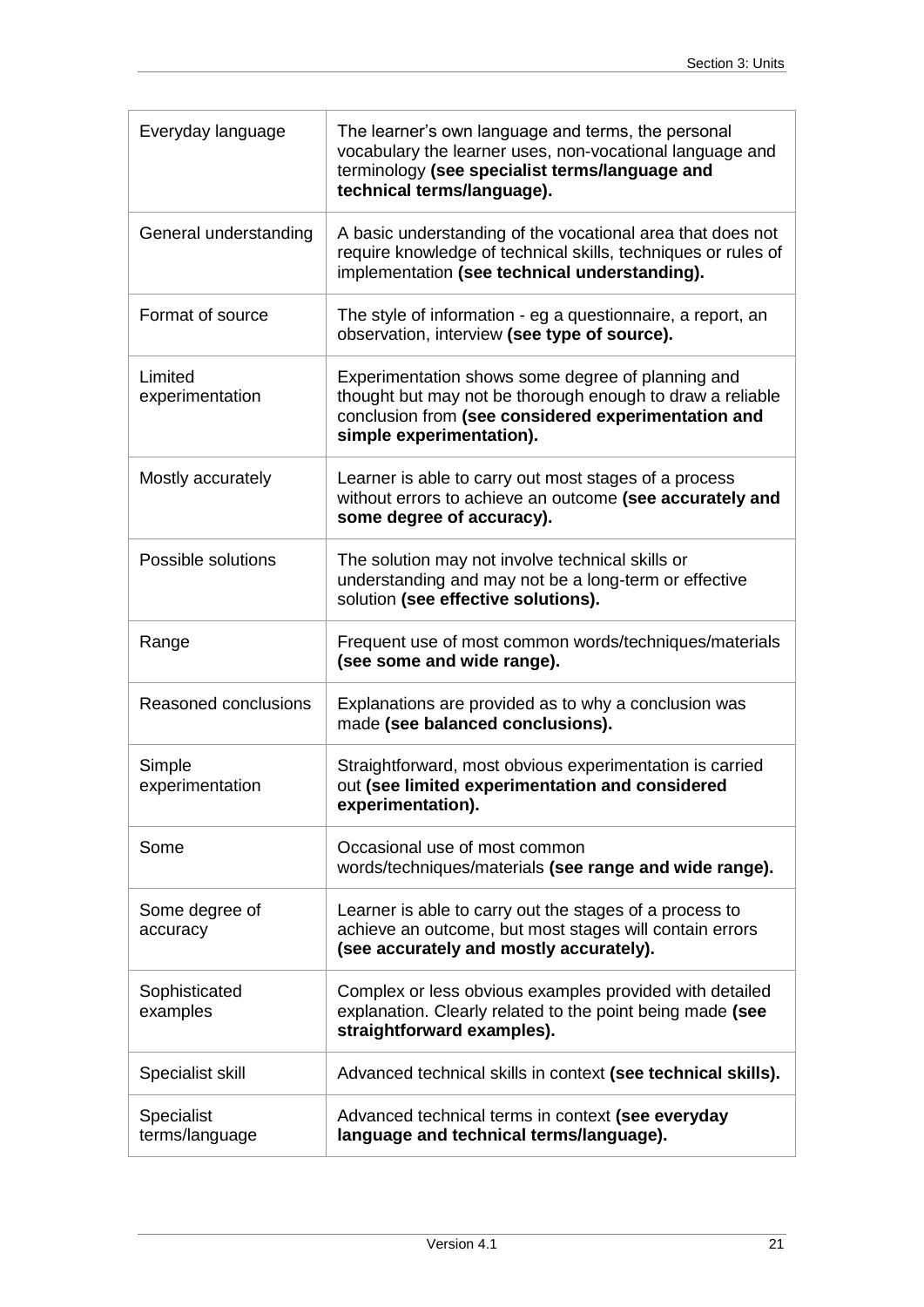| Straightforward<br>examples       | Direct obvious examples which lack complexity of any kind,<br>but clearly relate to the point being made (see<br>sophisticated examples).                                                                                   |
|-----------------------------------|-----------------------------------------------------------------------------------------------------------------------------------------------------------------------------------------------------------------------------|
| <b>Technical problems</b>         | A problem specific to the vocational area. This could<br>include equipment, processes etc. (see complex<br>technical problems).                                                                                             |
| <b>Technical skills</b>           | The application of technical understanding. The ability to<br>put subject-specific skills, measures, techniques or rules of<br>implementation into practice to achieve suitable outcomes<br>(see specialist skills).        |
| Technical<br>terms/language       | Language relating to the vocational area. May include<br>skills, measures, techniques or rules of implementation etc.<br>(see everyday language and specialist<br>terms/language).                                          |
| <b>Technical</b><br>understanding | An understanding of the skills, measures, techniques or<br>rules of implementation appropriate to the vocational area.<br>The learner may still be learning how to apply this<br>understanding (see general understanding). |
| Type of source                    | The place that the information comes from - eg the<br>internet, a museum visit, staff, visitors (see format of<br>source).                                                                                                  |
| Use                               | Applying general or basic skills or knowledge to a task<br>(see correctly applies).                                                                                                                                         |
| Wide range                        | Uses all relevant words/techniques/materials that could be<br>expected at the level (see range).                                                                                                                            |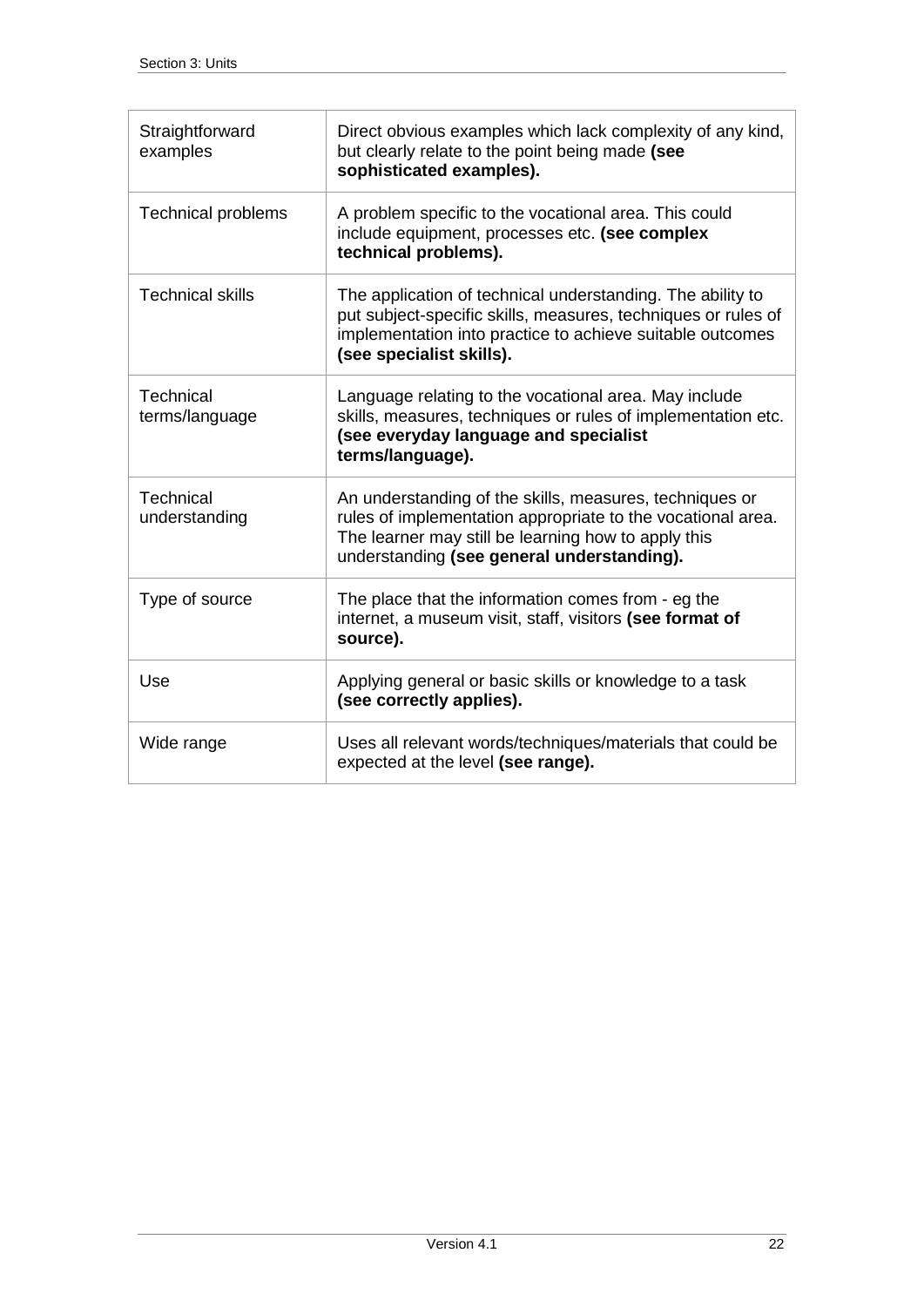# <span id="page-22-0"></span>Unit 01: Understand the role of the mental health worker



| Unit reference                  | D/506/2895                                                                                                                                                                                                                                                                                        | <b>Unit level</b> | 2 |  |  |
|---------------------------------|---------------------------------------------------------------------------------------------------------------------------------------------------------------------------------------------------------------------------------------------------------------------------------------------------|-------------------|---|--|--|
| <b>Mandatory/optional</b>       | Mandatory                                                                                                                                                                                                                                                                                         |                   |   |  |  |
| <b>Credit value</b>             | 2                                                                                                                                                                                                                                                                                                 |                   |   |  |  |
| <b>Guided learning</b><br>hours | 14                                                                                                                                                                                                                                                                                                |                   |   |  |  |
| Unit summary                    | In this unit learners will consider the standards required to<br>work in the mental health sector and the factors that<br>support good practice within this sector. Learners will also<br>investigate how they can develop within their own work<br>role and how to maintain their own wellbeing. |                   |   |  |  |

| <b>Learning outcomes</b><br>The learner will:                                         | <b>Assessment criteria</b><br>The learner can:                                                                                                               |
|---------------------------------------------------------------------------------------|--------------------------------------------------------------------------------------------------------------------------------------------------------------|
| 1. Know the standards required to work<br>in mental health.                           | 1.1. Describe the skills, knowledge and<br>attitudes required to work in mental<br>health.                                                                   |
|                                                                                       | 1.2. Identify ways to access up-to-date<br>information on agreed ways of<br>working.                                                                         |
|                                                                                       | 1.3. Outline the key requirements of the<br>following in relation to working in<br>mental health:                                                            |
|                                                                                       | • legislation<br>• codes of practice<br>• good practice guidance.                                                                                            |
| 2. Understand the factors that can<br>support good practice in mental<br>health work. | 2.1. State why presenting a positive<br>image of self, organisation or<br>service to others is important.                                                    |
|                                                                                       | 2.2. Describe why it is important to<br>adhere to the agreed scope of the<br>job role.                                                                       |
|                                                                                       | 2.3. Give examples of ways to maintain<br>clear professional boundaries in<br>relationships with colleagues and<br>people who use mental health<br>services. |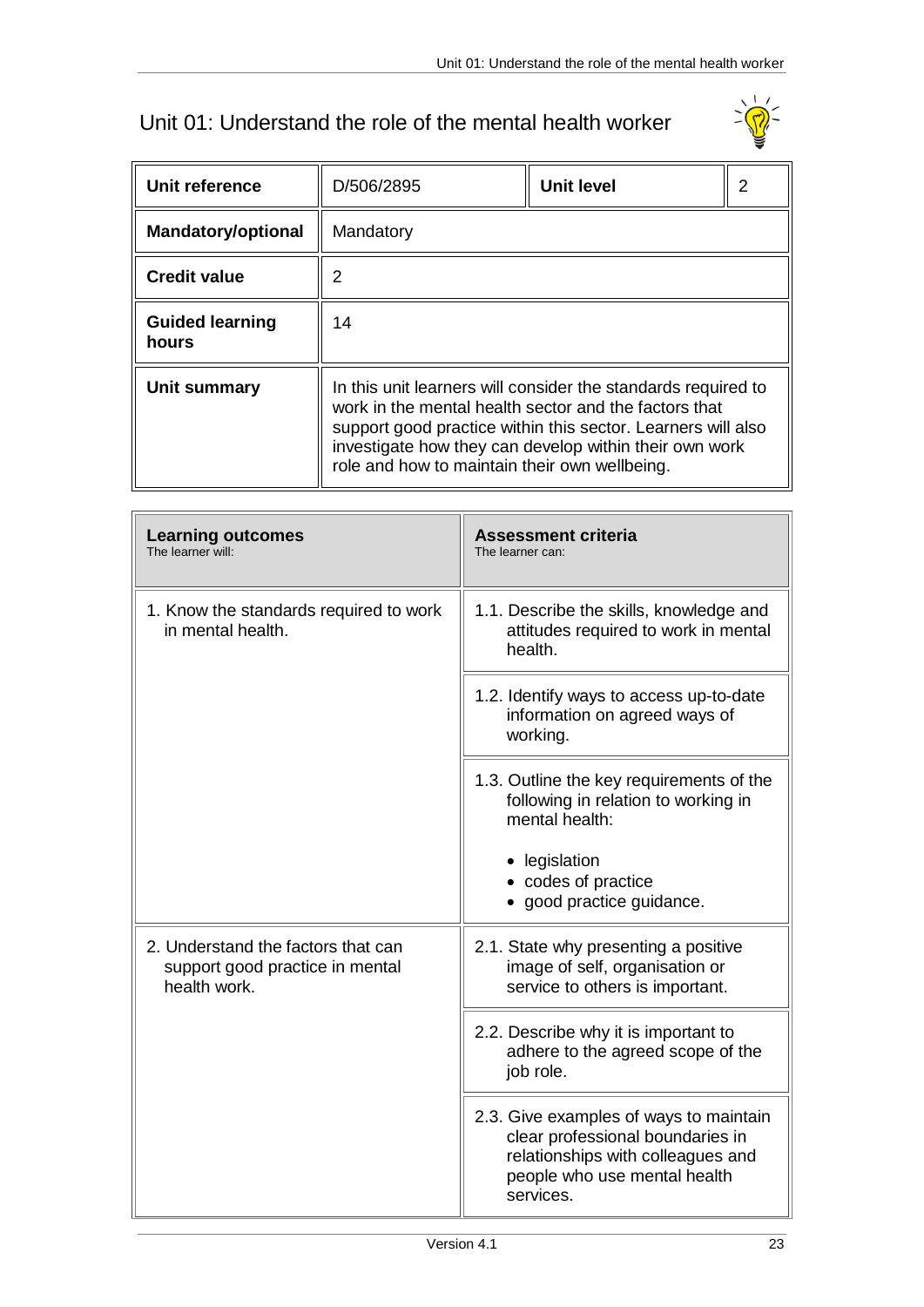| <b>Learning outcomes</b><br>The learner will:                                 | <b>Assessment criteria</b><br>The learner can:                                                                                                                               |
|-------------------------------------------------------------------------------|------------------------------------------------------------------------------------------------------------------------------------------------------------------------------|
|                                                                               | 2.4. Explain why it is important to work<br>in partnership with key people,<br>advocates and others who are<br>significant to an individual using<br>mental health services. |
|                                                                               | 2.5. Give examples of when it may be<br>necessary to seek help from others.                                                                                                  |
| 3. Understand how personal<br>development can contribute to own<br>work role. | 3.1. Explain why it is important to keep<br>up-to-date and develop own work<br>role.                                                                                         |
|                                                                               | 3.2. Describe ways in which feedback<br>from others can help to develop<br>and improve own work role.                                                                        |
|                                                                               | 3.3. Describe how reflective practice<br>can be used to improve the quality<br>of the service you provide.                                                                   |
| 4. Know how to maintain own wellbeing<br>when working in mental health.       | 4.1. Describe common signs and<br>indicators of stress.                                                                                                                      |
|                                                                               | 4.2. Give examples of ways to maintain<br>own mental health and well-being<br>to cope with the demands of mental<br>health work.                                             |
|                                                                               | 4.3. Identify sources of support to<br>manage own wellbeing when<br>working in mental health.                                                                                |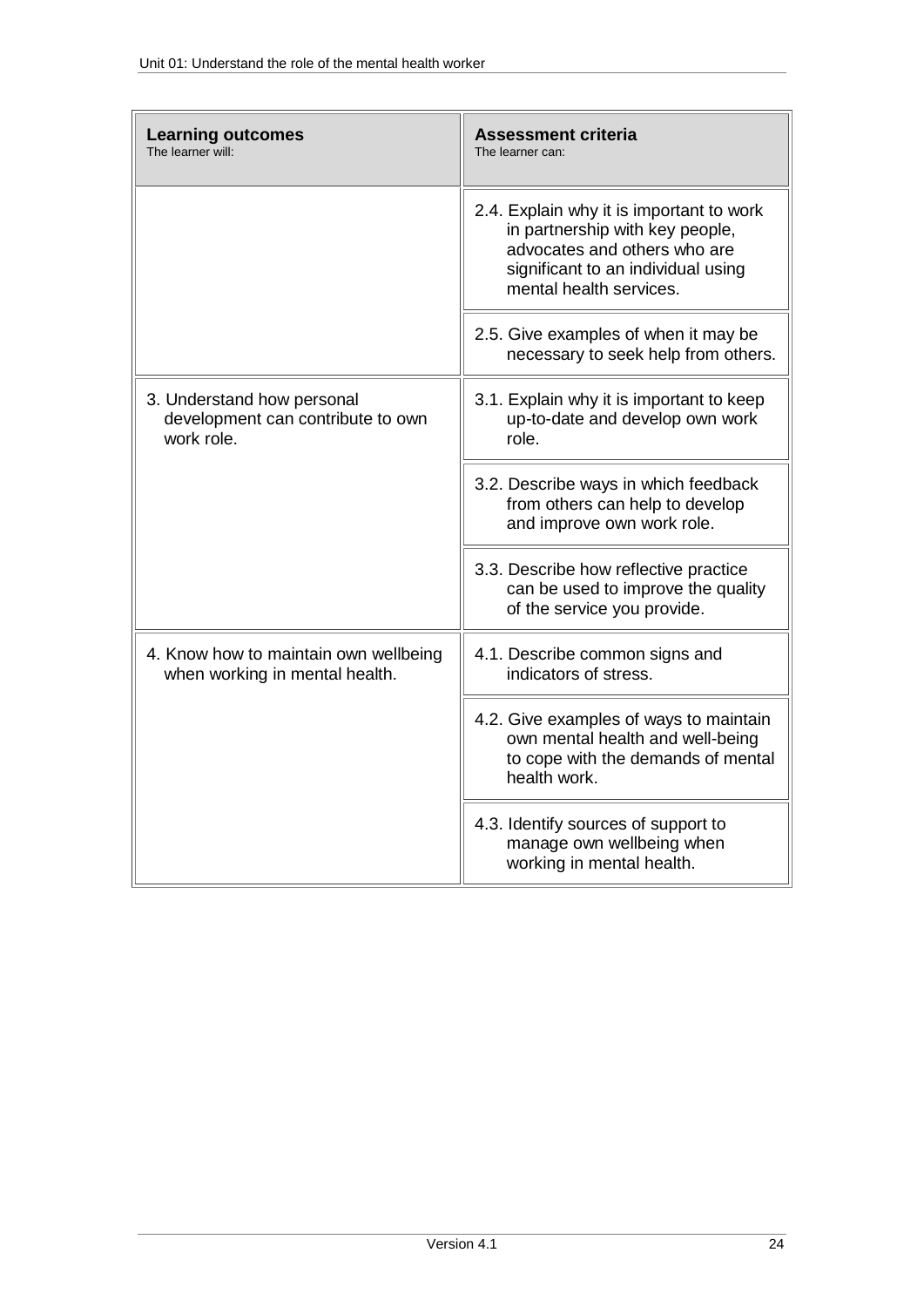**Types of evidence**

**Type of evidence:** individual notes or learner report

**Assessment criteria:** 1.1–1.3, 2.2–2.3

**Additional information:** learners could conduct research and prepare notes or a learner report.

**Type of evidence:** individual notes from a small group discussion

**Assessment criteria:** 2.1, 3.1–3.3, 4.1–4.3

**Additional information:** learners could participate in a small group discussion which could be assessed via a Tutor witness testimony or video recording. Learners could also prepare a learner report.

**Type of evidence:** oral or written questioning

**Assessment criteria:** 2.4–2.5

**Additional information:** learners could respond to a set of pre-prepared questions covering the assessment criteria. Questions and answers should be clearly recorded.

| <b>Additional information</b>                         |                                                                                                                                                                                                                                                                                                                                                                                                                                                                                            |
|-------------------------------------------------------|--------------------------------------------------------------------------------------------------------------------------------------------------------------------------------------------------------------------------------------------------------------------------------------------------------------------------------------------------------------------------------------------------------------------------------------------------------------------------------------------|
| Relationship to occupational<br>standards/NOS mapping | <b>Links to National Skills Standards</b><br>We've highlighted where learning<br>opportunities for the Functional Skills<br>qualifications may be found. The activities<br>learners carry out whilst completing this<br>qualification could help prepare them for their<br><b>Functional Skills assessments.</b><br>The mapping is only at the level of the unit.<br>$\bullet$ English<br><b>ICT</b><br><b>Links to NOS</b><br>SCDHSC0023<br>SCDHSC0227<br>SCDHSC0233<br>GEN <sub>12</sub> |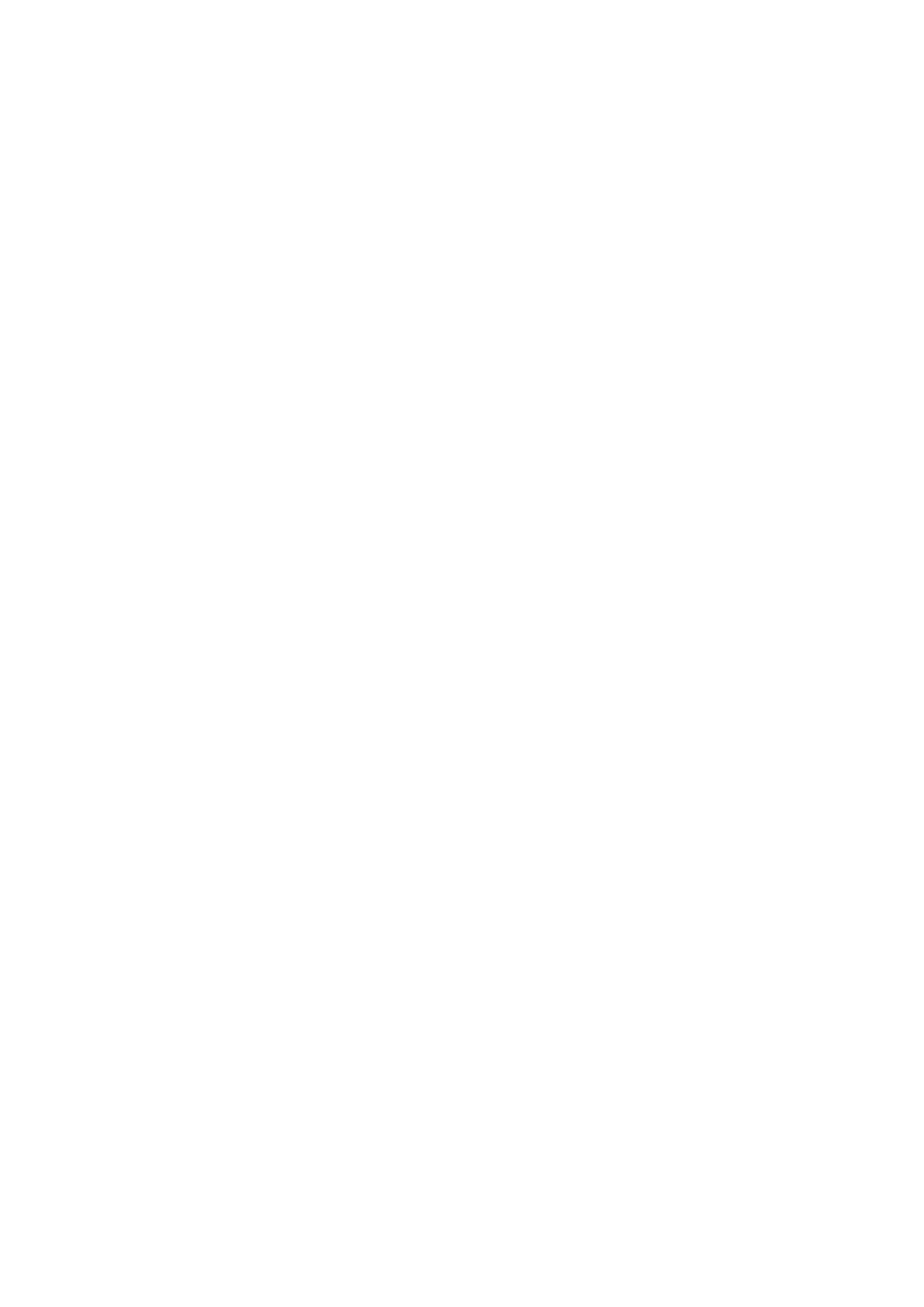# <span id="page-26-0"></span>Unit 02: Mental health and mental health issues



| Unit reference                  | D/504/1707                                                                                                                                                                                                                                                                                                                             | <b>Unit level</b><br>2 |
|---------------------------------|----------------------------------------------------------------------------------------------------------------------------------------------------------------------------------------------------------------------------------------------------------------------------------------------------------------------------------------|------------------------|
| <b>Mandatory/optional</b>       | Mandatory                                                                                                                                                                                                                                                                                                                              |                        |
| <b>Credit value</b>             | 3                                                                                                                                                                                                                                                                                                                                      |                        |
| <b>Guided learning</b><br>hours | 29                                                                                                                                                                                                                                                                                                                                     |                        |
| Unit summary                    | In this unit learners will look into the need for positive<br>mental health and the effects mental health problems can<br>have on individuals. They will also investigate the different<br>types of mental health problems and associated<br>symptoms. Legislation and guidance that relate to mental<br>health are also investigated. |                        |

| <b>Learning outcomes</b><br>The learner will:                    | <b>Assessment criteria</b><br>The learner can:                                                              |
|------------------------------------------------------------------|-------------------------------------------------------------------------------------------------------------|
| 1. Understand the concept of mental<br>health.                   | 1.1. Define the term 'mental health'.                                                                       |
|                                                                  | 1.2. Define the key components of<br>mental well-being.                                                     |
|                                                                  | 1.3. Explain the need for positive mental<br>health.                                                        |
|                                                                  | 1.4. Describe key risk factors in<br>developing mental ill-health.                                          |
|                                                                  | 1.5. Identify the effects that<br>experiencing a mental health<br>problem might have on an<br>individual.   |
|                                                                  | 1.6. Give <b>examples</b> of the ways in<br>which individuals may cope with<br>their mental health problem. |
| 2. Know common types of mental health<br>problems and illnesses. | 2.1. Define the term mental disorder.                                                                       |
|                                                                  | 2.2. Outline the key features of different<br>models of mental health problems.                             |
|                                                                  | 2.3. Describe the 2 main means of<br>classifying mental disorder.                                           |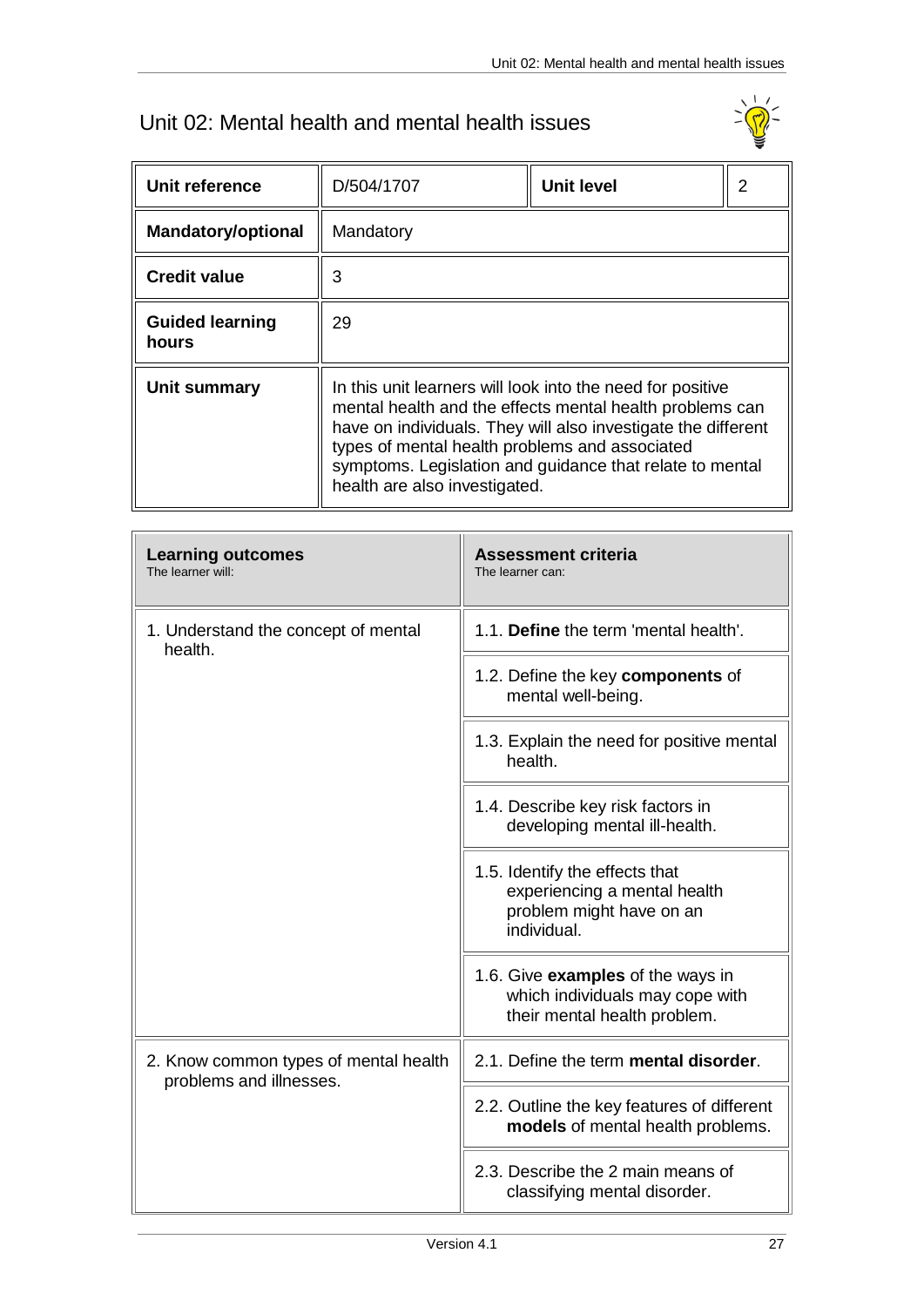| <b>Learning outcomes</b><br>The learner will:                                                 | <b>Assessment criteria</b><br>The learner can:                                                                         |
|-----------------------------------------------------------------------------------------------|------------------------------------------------------------------------------------------------------------------------|
|                                                                                               | 2.4. Describe the symptoms of a<br>common psychosis.                                                                   |
|                                                                                               | 2.5. Describe other common mental<br>disorders.                                                                        |
| 3. Know the legislation and guidance<br>that applies to those with mental<br>health problems. | 3.1. Identify the key legislation and<br>guidance that relates to people<br>with mental health problems.               |
|                                                                                               | 3.2. Give examples of how legislation<br>and guidance can be used to<br>support people with mental health<br>problems. |
|                                                                                               | 3.3. Explain the need to challenge<br>discrimination against people with<br>mental health problems.                    |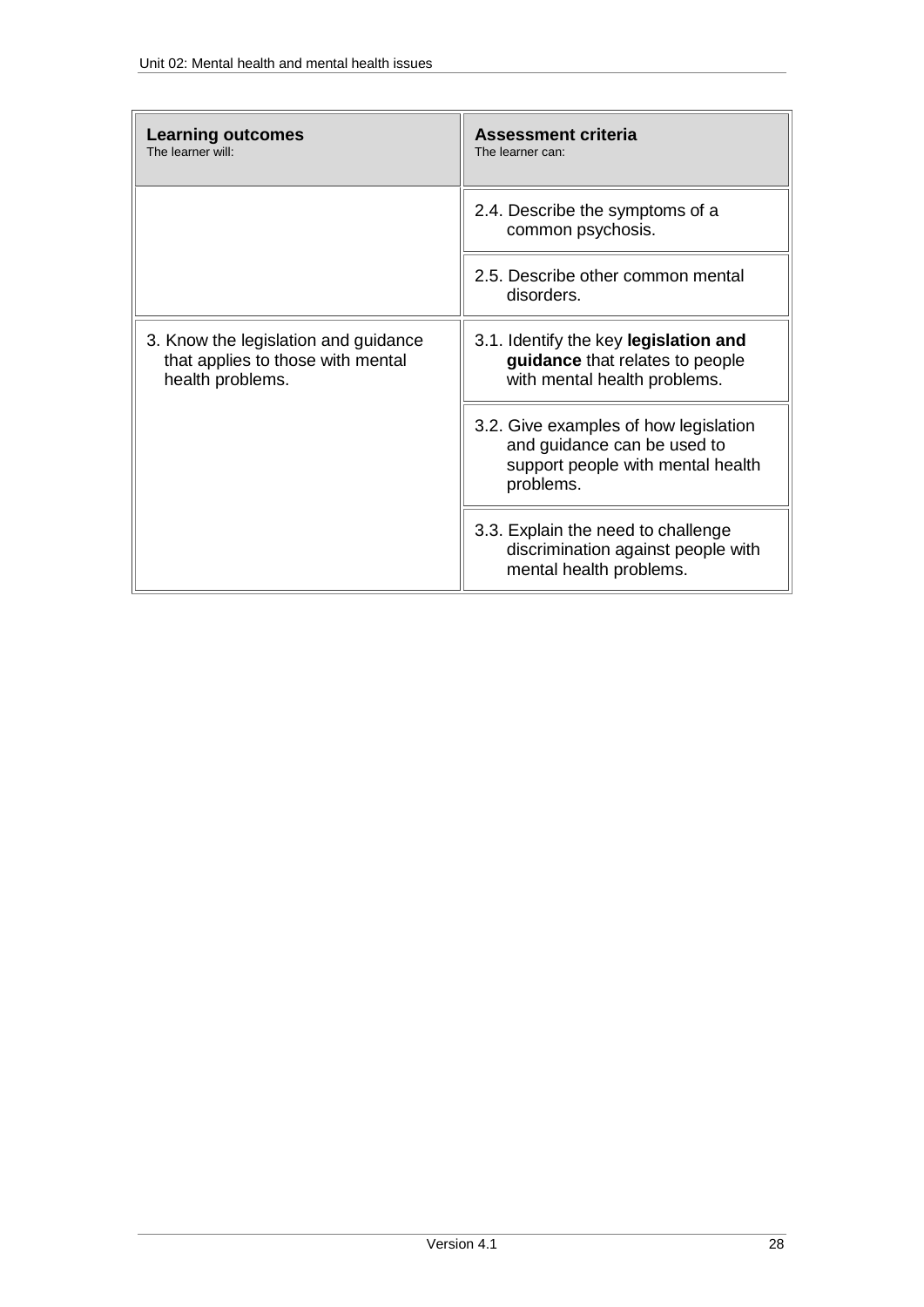#### **Delivery and assessment**

#### **Range**

- 1.1 **define:** for example, the World Health Organization (WHO) definition
- 1.2 **components:** there are a range of factors that contribute to mental well-being. For example, ability to cope with stress; managing emotions; friendships and relationships; diet and exercise; dealing with experiences and life events; feeling secure and supported
- 1.6 **examples:** both positive and negative ways of coping with mental health problems must be covered
- 2.1 **mental disorder:** learners could look at the definition used within current mental health legislation
- 2.2 **models:** for example, disease; psychodynamic; behavioural; cognitive; social
- 3.1 **legislation and guidance:** must be current

**Types of evidence**

**Type of evidence:** individual notes from a small group discussion

**Assessment criteria:** 1.1–1.3, 2.1

**Additional information:** learners could participate in a small group discussion which could be assessed via a Tutor witness testimony or video recording. Learners could also prepare a learner report.

**Type of evidence:** oral or written questioning

**Assessment criteria:** 1.4–1.6, 3.3

**Additional information:** learners could respond to a set of pre- prepared questions covering the assessment criteria. Questions and answers should be clearly recorded and could be in the form of an assignment.

**Type of evidence:** individual notes or learner report

**Assessment criteria:** 2.2–2.5, 3.1, 3.2

**Additional information:** learners could conduct research and prepare notes or a learner report.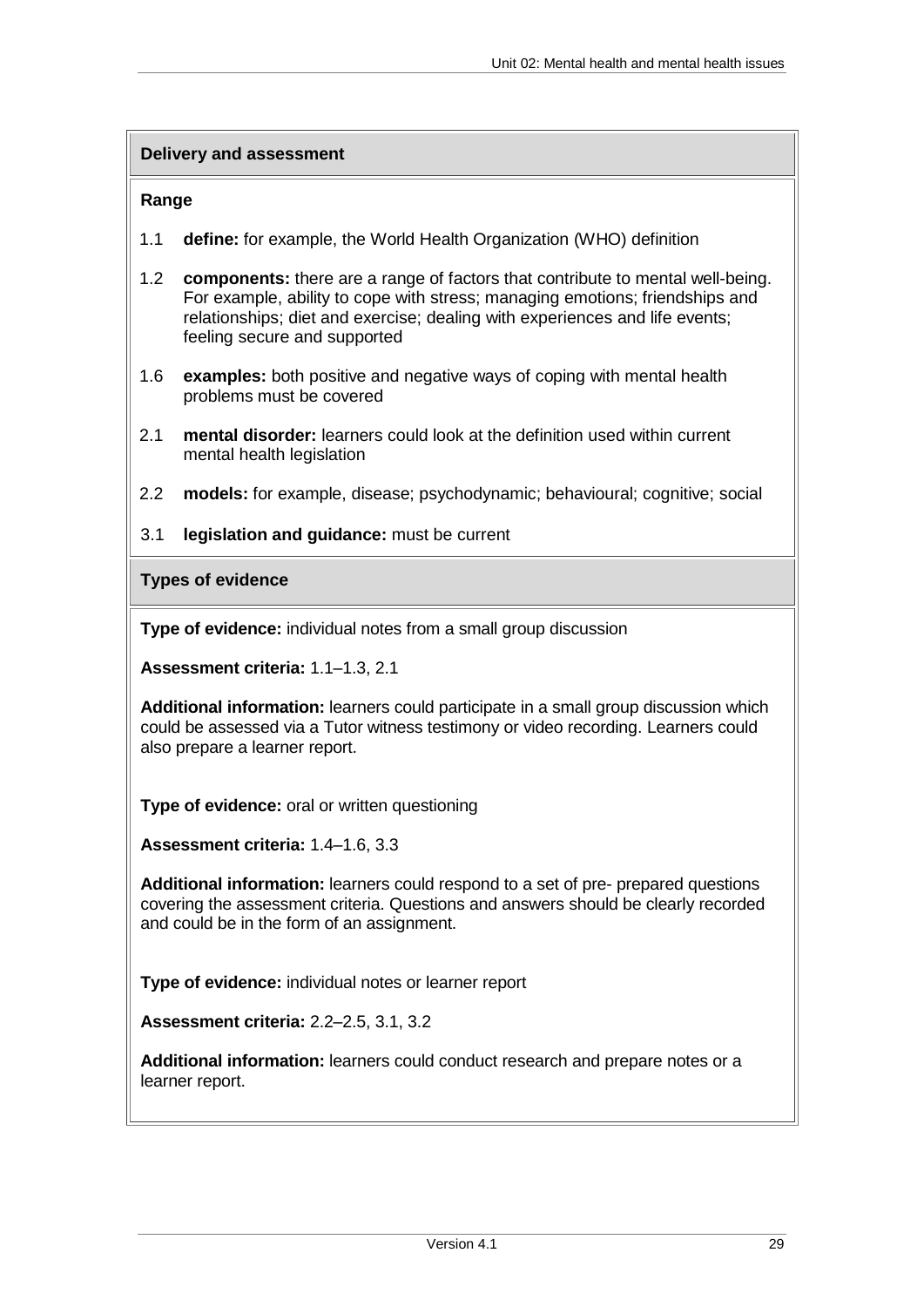| <b>Additional information</b>                         |                                                                                                                                                                                                                                                                                                                                                                                                                                                            |
|-------------------------------------------------------|------------------------------------------------------------------------------------------------------------------------------------------------------------------------------------------------------------------------------------------------------------------------------------------------------------------------------------------------------------------------------------------------------------------------------------------------------------|
| Relationship to occupational<br>standards/NOS mapping | <b>Links to National Skills Standards</b><br>We've highlighted where learning<br>opportunities for the Functional Skills<br>qualifications may be found. The activities<br>learners carry out whilst completing this<br>qualification could help prepare them for their<br><b>Functional Skills assessments.</b><br>The mapping is only at the level of the unit.<br>$\bullet$ English<br>$\bullet$ ICT<br><b>Links to NOS</b><br>SCDHSC0234<br>SCDHSC0023 |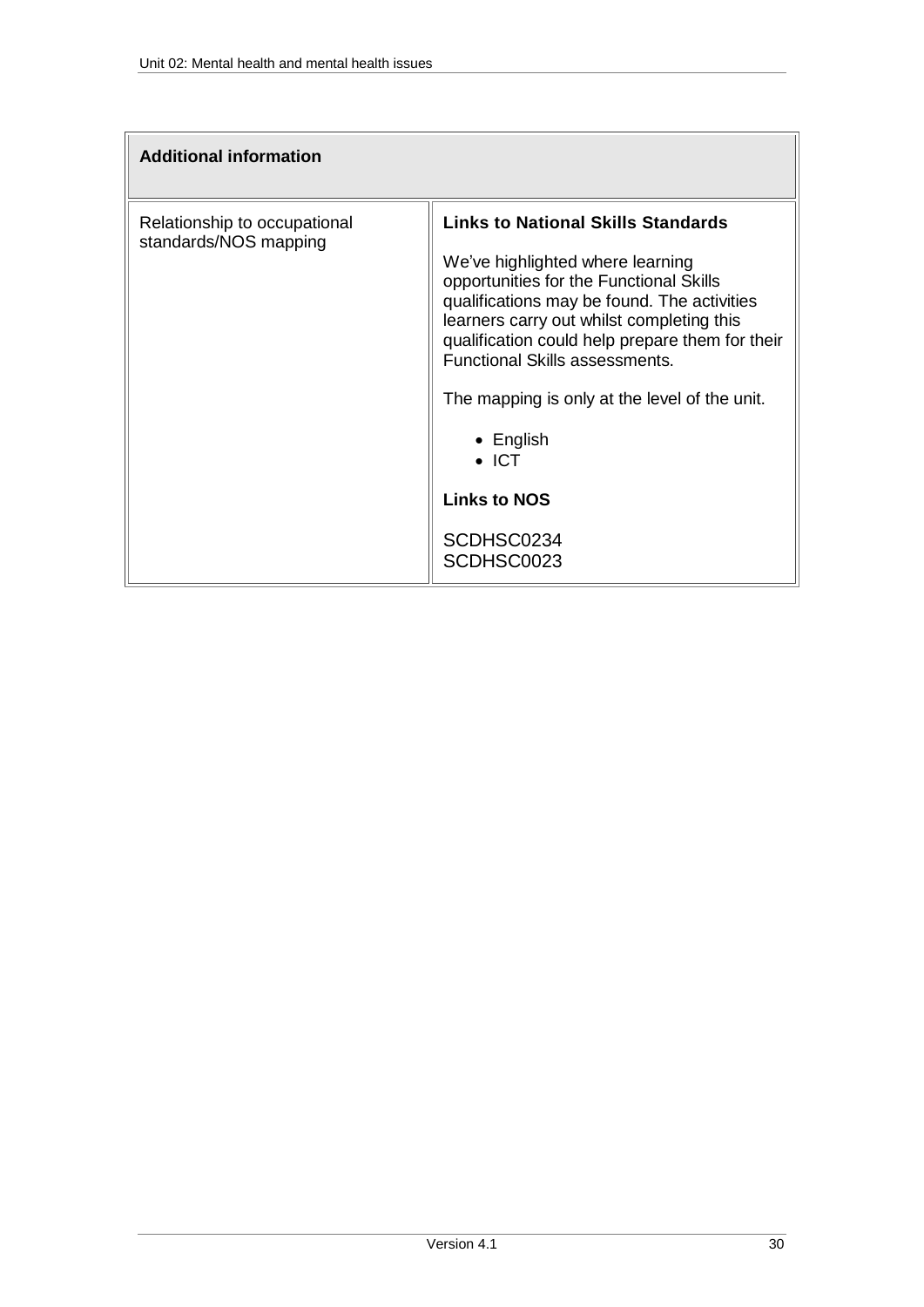### <span id="page-30-0"></span>Unit 03: Understand duty of care in adult health and social care

 $\overline{r}$ 



| Unit reference                  | K/506/1300                                                                                                                                                                                                                                                                                                                                                                                                | Unit level | 2 |
|---------------------------------|-----------------------------------------------------------------------------------------------------------------------------------------------------------------------------------------------------------------------------------------------------------------------------------------------------------------------------------------------------------------------------------------------------------|------------|---|
| <b>Mandatory/optional</b>       | Mandatory                                                                                                                                                                                                                                                                                                                                                                                                 |            |   |
| <b>Credit value</b>             | 5                                                                                                                                                                                                                                                                                                                                                                                                         |            |   |
| <b>Guided learning</b><br>hours | 46                                                                                                                                                                                                                                                                                                                                                                                                        |            |   |
| Unit summary                    | In this unit learners will explore issues relating to duty of<br>care within the context of adult health and social care. The<br>learner will gain an understanding of possible conflicts and<br>dilemmas faced between duty of care and individuals'<br>rights. They will also be able to recognise and report<br>unsafe practice and understand the impact of own actions<br>on individuals and others. |            |   |

| <b>Learning outcomes</b><br>The learner will:                     | <b>Assessment criteria</b><br>The learner can:                                                                                                         |
|-------------------------------------------------------------------|--------------------------------------------------------------------------------------------------------------------------------------------------------|
| 1. Understand what is meant by 'duty of<br>care'.                 | 1.1. Explain what is meant by 'duty of<br>care' within the context of adult<br>health and social care.                                                 |
|                                                                   | 1.2. Describe how duty of care<br>influences health and social care<br>practice.                                                                       |
| 2. Know about dilemmas and conflicts<br>relating to duty of care. | 2.1. Describe dilemmas that may arise<br>between the duty of care and an<br>individual's rights.                                                       |
|                                                                   | 2.2. Describe possible conflicts for a<br>health and social care worker<br>between duty of care to an<br>individual and the demands of an<br>employer. |
|                                                                   | 2.3. Explain where to get additional<br>support and advice about how to<br>resolve such dilemmas.                                                      |
| 3. Know how to recognise and report<br>unsafe practices.          | 3.1. Describe unsafe practices that<br>may affect the well-being of<br>individuals.                                                                    |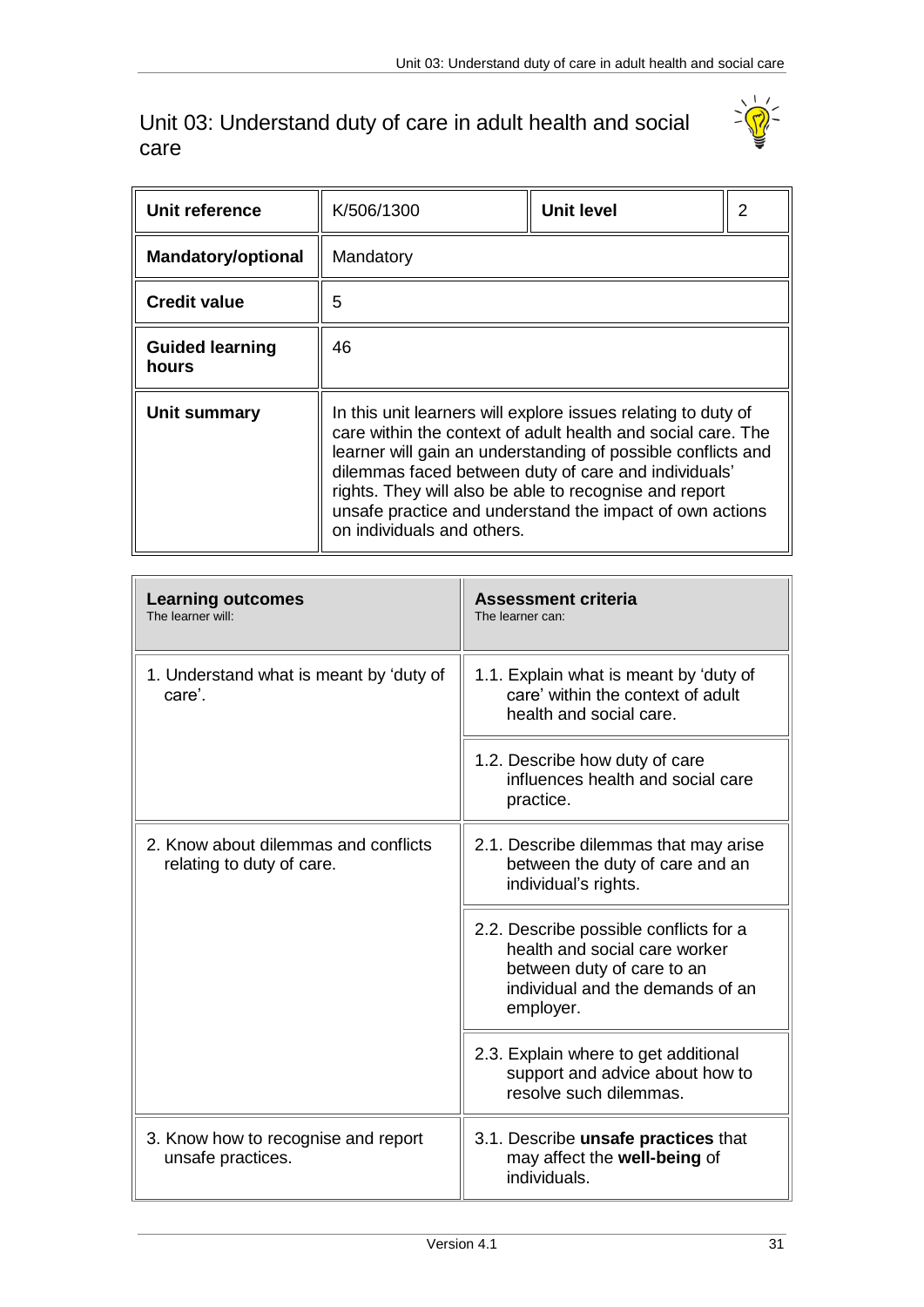| <b>Learning outcomes</b><br>The learner will:                                     | <b>Assessment criteria</b><br>The learner can:                                                                                               |  |
|-----------------------------------------------------------------------------------|----------------------------------------------------------------------------------------------------------------------------------------------|--|
|                                                                                   | 3.2. Explain the actions to take if<br>unsafe practices have been<br>identified.                                                             |  |
|                                                                                   | 3.3. Describe the action to take if<br>suspected abuse or unsafe<br>practices have been reported but<br>nothing has been done in response.   |  |
| 4. Understand the impact of own<br>actions on individuals and others.             | 4.1. Explain how health and social care<br>workers can promote a positive<br>culture.                                                        |  |
|                                                                                   | 4.2. Give examples of ways that own<br>actions can impact on individuals<br>and others.                                                      |  |
|                                                                                   | 4.3. Explain the importance of sharing<br>concerns with a responsible<br>professional.                                                       |  |
|                                                                                   | 4.4. Explain the possible consequences<br>of health and social care workers<br>failing to act in the interests of<br>individuals and others. |  |
| 5. Understand the importance of<br>consent in health and social care<br>practice. | 5.1. Define the meaning of:<br>• consent<br>• best interests.                                                                                |  |
|                                                                                   | 5.2. Identify different ways of gaining<br>consent.                                                                                          |  |
|                                                                                   | 5.3. Explain actions to take when<br>consent:                                                                                                |  |
|                                                                                   | • is not given<br>• cannot be confirmed.                                                                                                     |  |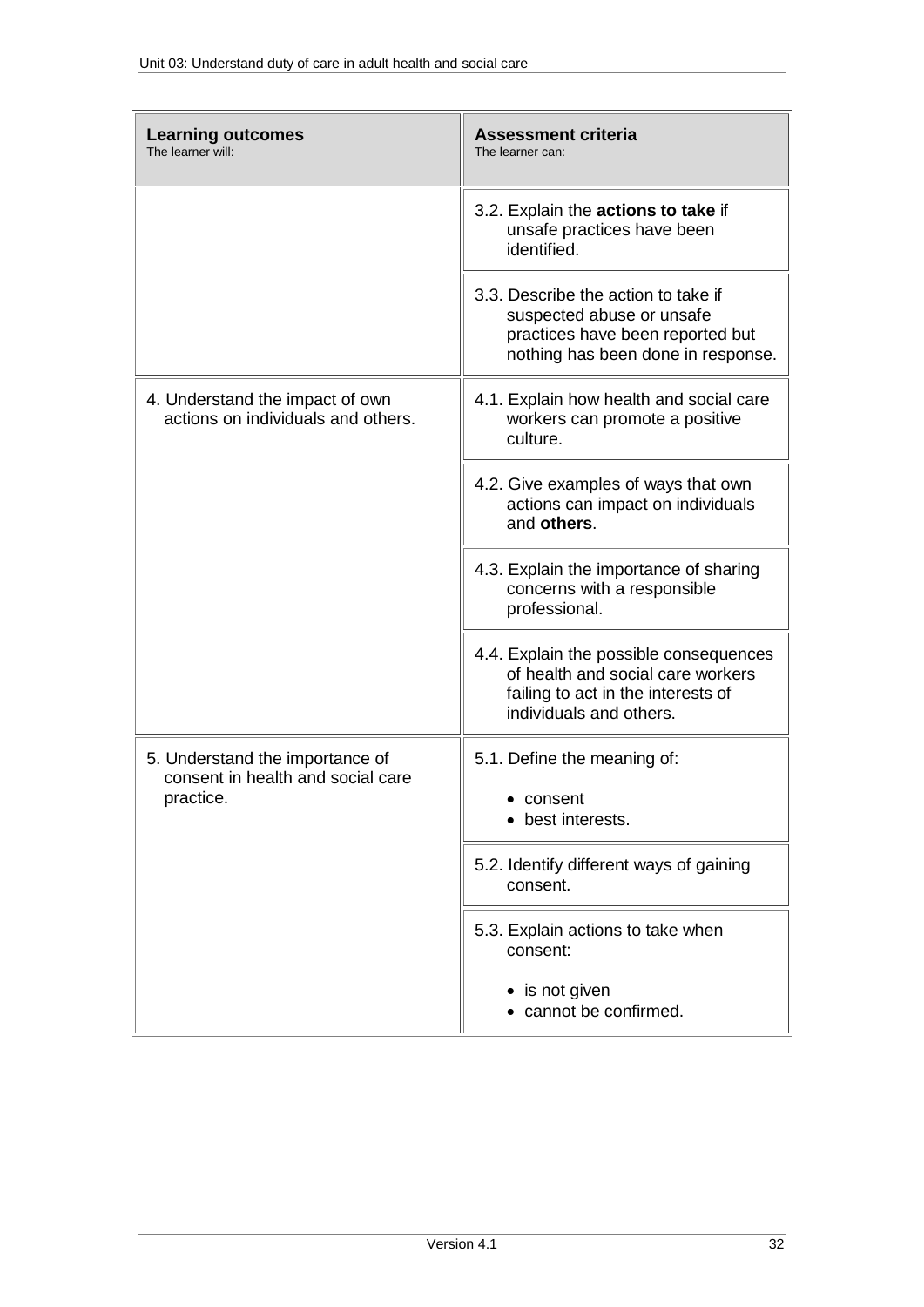#### **Delivery and assessment**

- 3.1 **unsafe practices** may include poor working practices; resource difficulties, operational difficulties.
- 3.1 **well-being** may include aspects that are spiritual; emotional; cultural; religious; social; political; sexual; physical; mental.
- 3.2 **actions to take** constitutes the health and social care workers' responsibilities if unsafe practice is observed and in response to allegations or suspicion of abuse. They include actions to take if the unsafe practice, allegation or suspicion implicates:
	- a colleague
	- someone in the individual's personal network
	- the health and social care worker's line manager
	- others.

#### 4.2 **others** may include:

- colleagues
- Social worker
- Occupational Therapist
- $\bullet$  GP
- Speech and Language Therapist
- Physiotherapist
- Pharmacist
- Nurse
- Specialist nurse
- Psychologist
- Psychiatrist
- advocate
- dementia care advisor
- family or carers.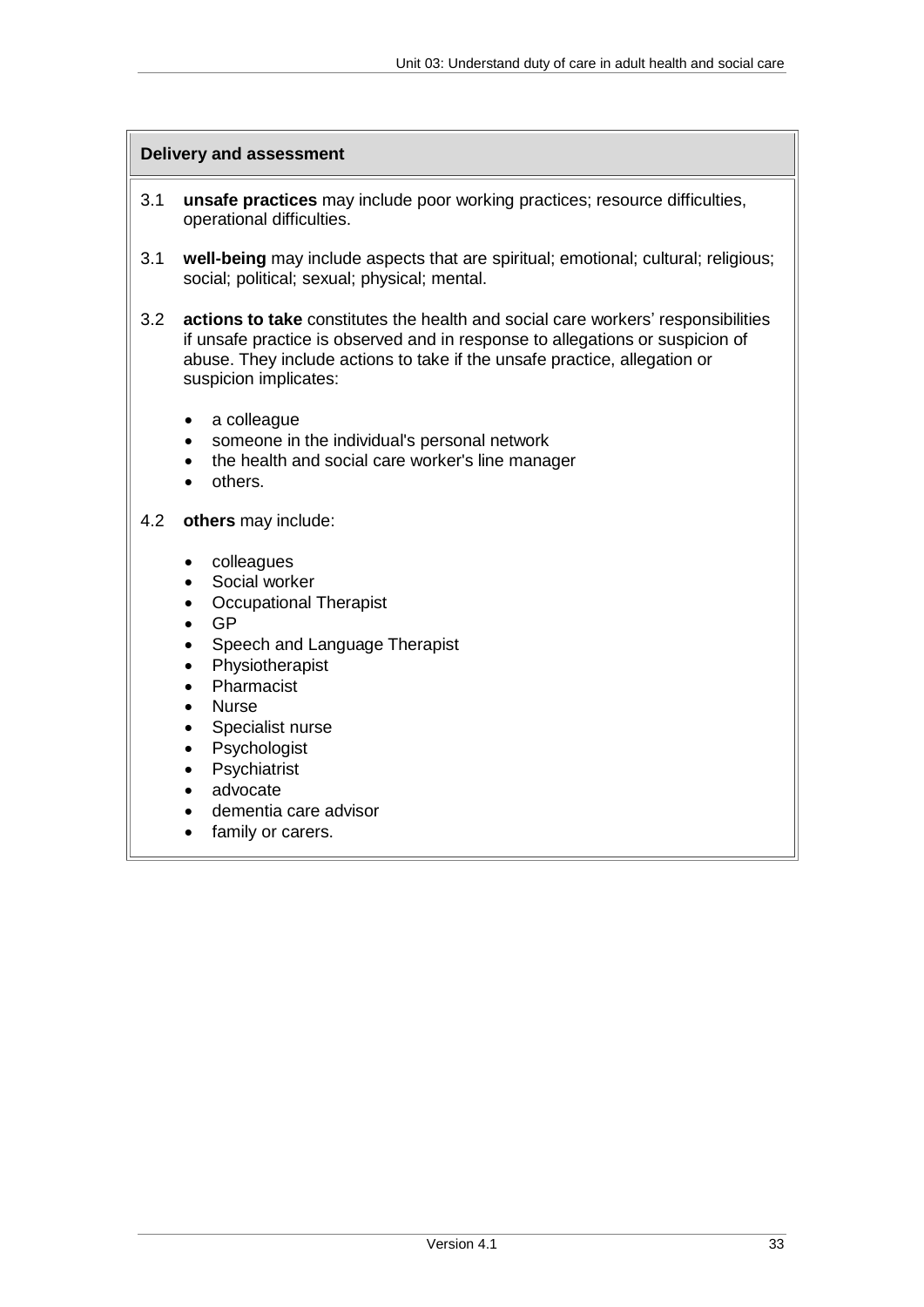**Types of evidence**

**Type of evidence:** leaflet

**Assessment criteria:** 1.1, 1.2, 4.1, 4.2

**Additional information:** learners could produce a leaflet for adult social care workers new to the profession explaining different aspects of duty of care. Tutors could produce a list of headings for learners to follow for guidance to make sure the assessment criteria are addressed.

**Type of evidence:** Tutor-devised case studies

**Assessment criteria:** 2.1–2.3; 3.1–3.3; 4.3; 4.4

**Additional information:** Tutors could design a series of case studies to illustrate how dilemmas, conflicts and unsafe practices may occur and their consequences. Learners could answer questions relating to the assessment criteria.

**Type of evidence:** assignment

**Assessment criteria:** 5.1–5.3

**Additional information:** learners could complete a series of assessment tasks exploring the issues surrounding consent and best interests.

| <b>Additional information</b>                         |                                                                                                                                                                                                                                                                                                                                                                                                                                                                           |
|-------------------------------------------------------|---------------------------------------------------------------------------------------------------------------------------------------------------------------------------------------------------------------------------------------------------------------------------------------------------------------------------------------------------------------------------------------------------------------------------------------------------------------------------|
| Relationship to occupational<br>standards/NOS mapping | <b>Links to National Skills Standards</b><br>We've highlighted where learning<br>opportunities for the Functional Skills<br>qualifications may be found. The activities<br>learners carry out whilst completing this<br>qualification could help prepare them for their<br><b>Functional Skills assessments.</b><br>The mapping is only at the level of the unit.<br>$\bullet$ English<br><b>ICT</b><br><b>Links to NOS</b><br>• SCDHSC0023<br>SCDHSC0024<br>• SCDHSC0233 |
|                                                       | • SCDHSC0234<br>SCDHSC0335<br>SCDHSC0395                                                                                                                                                                                                                                                                                                                                                                                                                                  |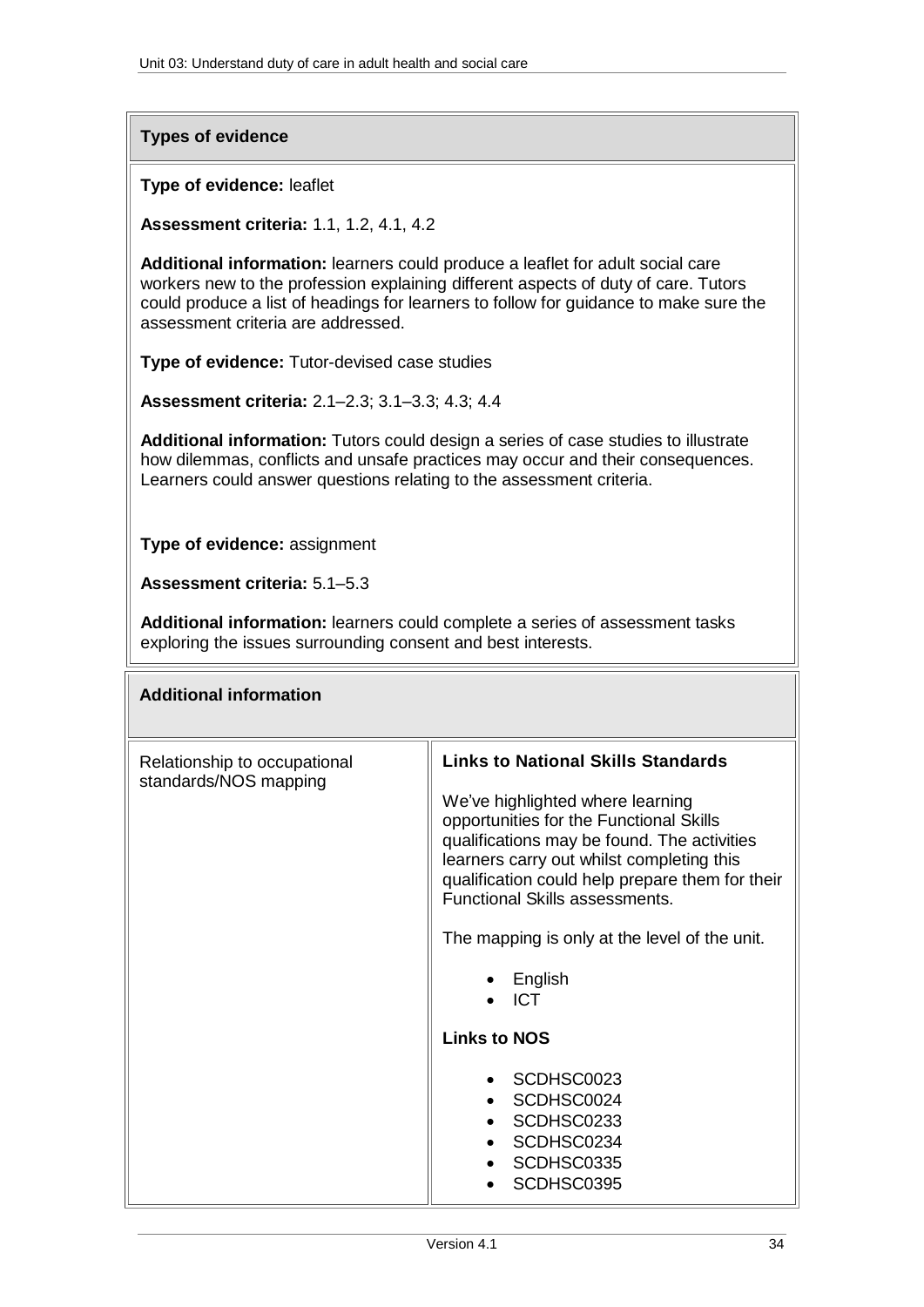### <span id="page-34-0"></span>Unit 04: Approaches to care and management in mental health

 $\overline{r}$ 



| Unit reference                  | K/601/2950                                                                                                                                                                                                                                                                                                                                          | <b>Unit level</b> | 2 |
|---------------------------------|-----------------------------------------------------------------------------------------------------------------------------------------------------------------------------------------------------------------------------------------------------------------------------------------------------------------------------------------------------|-------------------|---|
| <b>Mandatory/optional</b>       | Mandatory                                                                                                                                                                                                                                                                                                                                           |                   |   |
| <b>Credit value</b>             | 3                                                                                                                                                                                                                                                                                                                                                   |                   |   |
| <b>Guided learning</b><br>hours | 27                                                                                                                                                                                                                                                                                                                                                  |                   |   |
| Unit summary                    | Learners will investigate the key features and principles of<br>the care planning process and will identify aspects of good<br>practice, including the key components of a risk<br>assessment and the requirements of a mental health<br>assessment. Learners will identify the agencies involved in<br>the care process and the role they perform. |                   |   |

| <b>Learning outcomes</b><br>The learner will:                           | <b>Assessment criteria</b><br>The learner can:                                                                                    |
|-------------------------------------------------------------------------|-----------------------------------------------------------------------------------------------------------------------------------|
| 1. Understand the key features of the<br>care planning process.         | 1.1. Identify local and national<br>standards on care.                                                                            |
|                                                                         | 1.2. Outline the stepped approach to<br>care.                                                                                     |
|                                                                         | 1.3. State the key principles of care<br>planning.                                                                                |
|                                                                         | 1.4. Identify the interpersonal skills<br>required to enable assessment in<br>care planning.                                      |
|                                                                         | 1.5. Explain why it is important to take<br>account of an individual's physical,<br>psychological, social and spiritual<br>needs. |
| 2. Understand aspects of good practice<br>in the care planning process. | 2.1. Describe the key features of<br>models of mental health needs and<br>care.                                                   |
|                                                                         | 2.2. Explain what a risk assessment is.                                                                                           |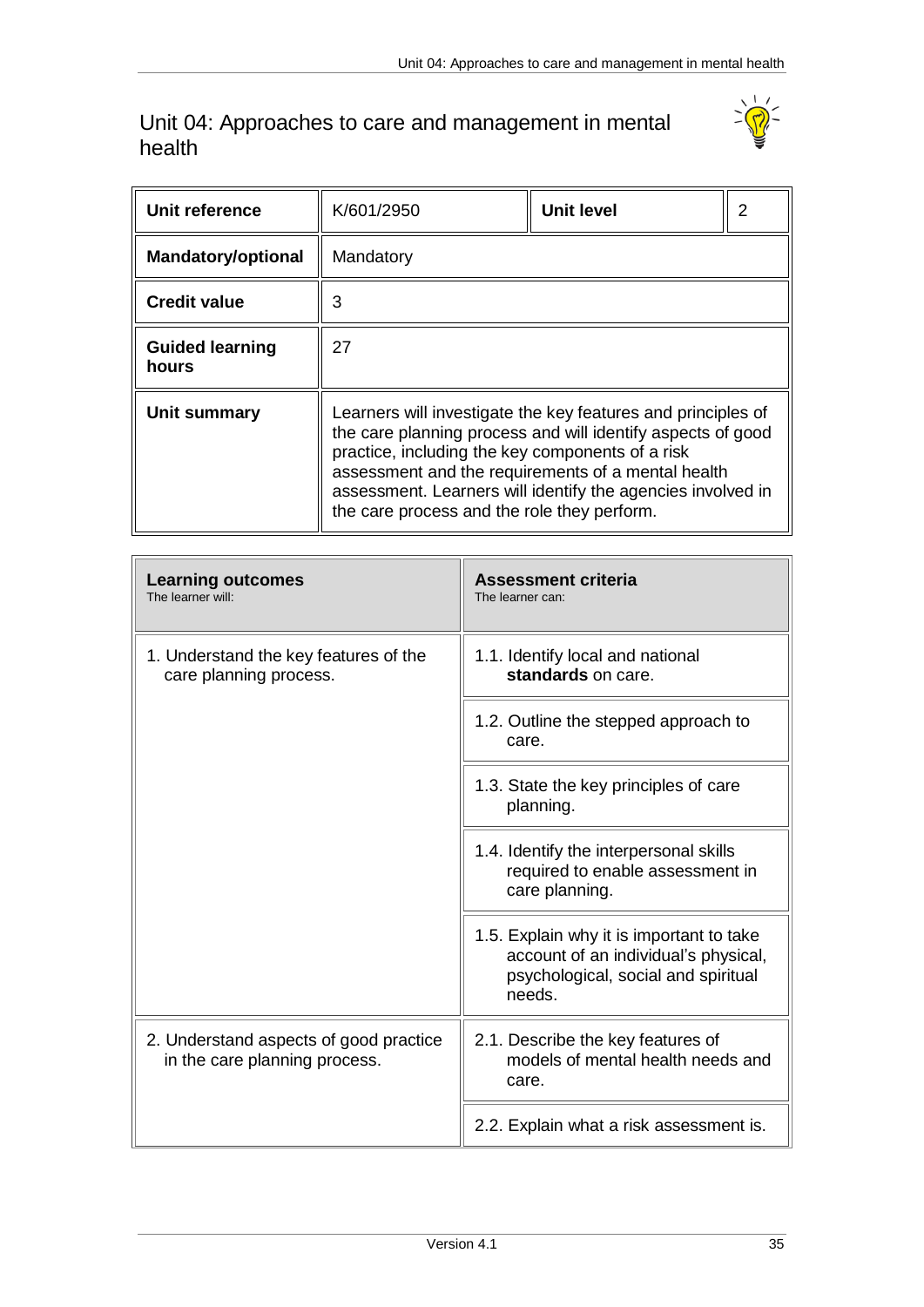| <b>Learning outcomes</b><br>The learner will: | <b>Assessment criteria</b><br>The learner can:                                                                            |
|-----------------------------------------------|---------------------------------------------------------------------------------------------------------------------------|
|                                               | 2.3. Outline the importance of carrying<br>out a risk assessment with a person<br>who may have mental health<br>problems. |
|                                               | 2.4. Identify categories of risk and the<br>key components of a risk<br>assessment when working with a<br>service user.   |
|                                               | 2.5. Describe the stages of a basic<br>mental health assessment.                                                          |
|                                               | 2.6. Outline the role of key agencies<br>involved in the care process.                                                    |
|                                               | 2.7. Explain how to report and record<br>work activities.                                                                 |
|                                               | 2.8. Explain the importance of accurate<br>record keeping.                                                                |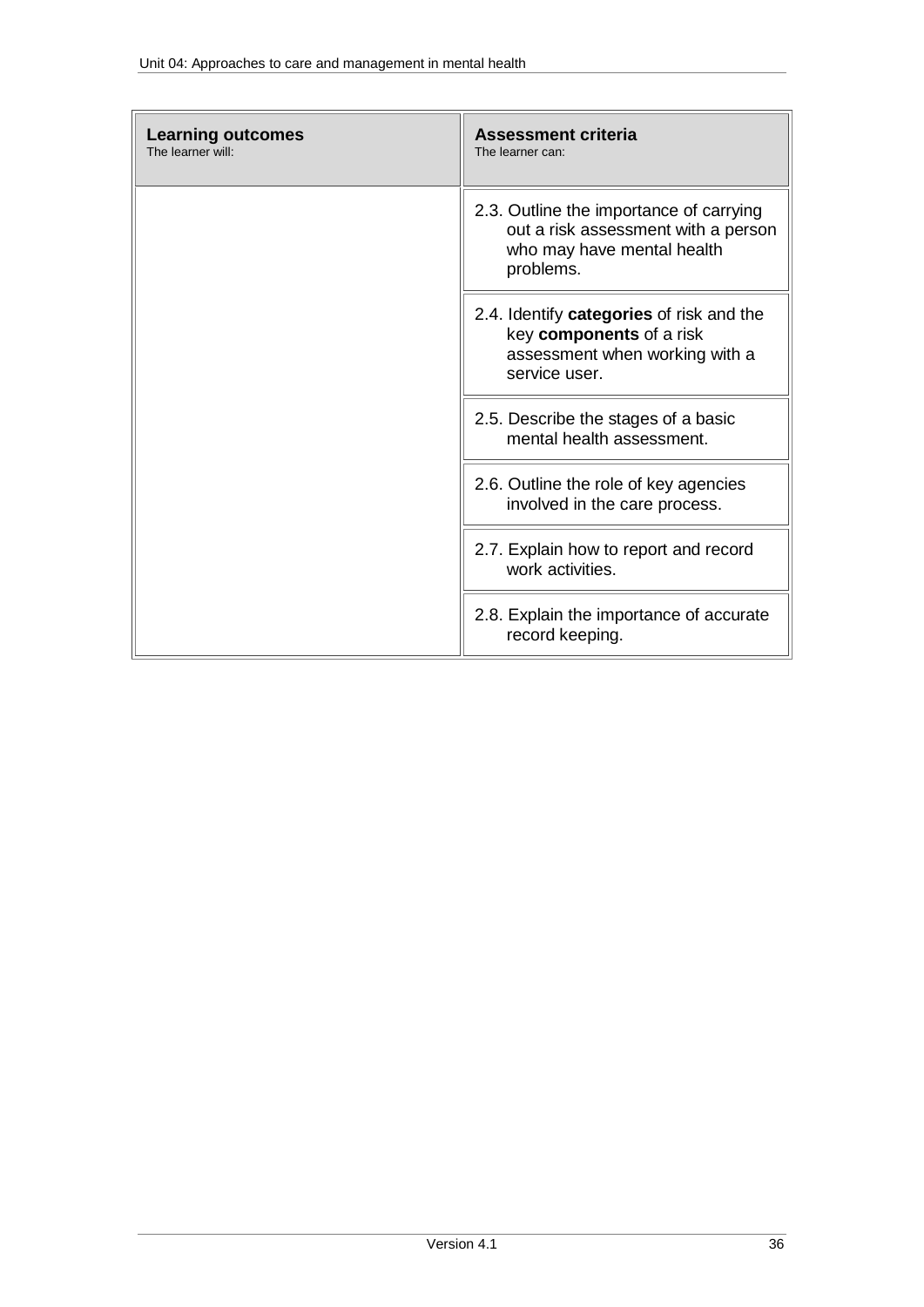#### **Delivery and assessment**

- 1.1 **standards:** these must be current, for example, at the time of print include those produced by the Care Quality Commission (CQC) and the National Institute for Health and Care Excellence (NICE).
- 2.4 **categories:** for example, self-harm, harm to others, being harmed by others.
- 2.4 **components:** for example, previous history; threat of harm; internal triggers; substance use; homelessness; current symptoms; disengagement from services and treatment; clients and workers own perceptions.

#### **Types of evidence**

**Type of evidence:** individual notes or learner report

**Assessment criteria:** 1.1–1.5, 2.1, 2.6

**Additional information:** learners could conduct research and prepare notes or a learner report.

**Type of evidence:** oral or written questioning

**Assessment criteria:** 2.2–2.5; 2.7; 2.8

**Additional information:** learners could respond to a set of pre-prepared questions covering the assessment criteria. Questions and answers should be clearly recorded.

| <b>Additional information</b>                         |                                                                                                                                                                                                                                                                                                                                                                                                                                                      |
|-------------------------------------------------------|------------------------------------------------------------------------------------------------------------------------------------------------------------------------------------------------------------------------------------------------------------------------------------------------------------------------------------------------------------------------------------------------------------------------------------------------------|
| Relationship to occupational<br>standards/NOS mapping | <b>Links to National Skills Standards</b><br>We've highlighted where learning<br>opportunities for the Functional Skills<br>qualifications may be found. The activities<br>learners carry out whilst completing this<br>qualification could help prepare them for their<br><b>Functional Skills assessments.</b><br>The mapping is only at the level of the unit.<br>English<br><b>ICT</b><br><b>Links to NOS</b><br>GEN <sub>12</sub><br>SCDHSC0025 |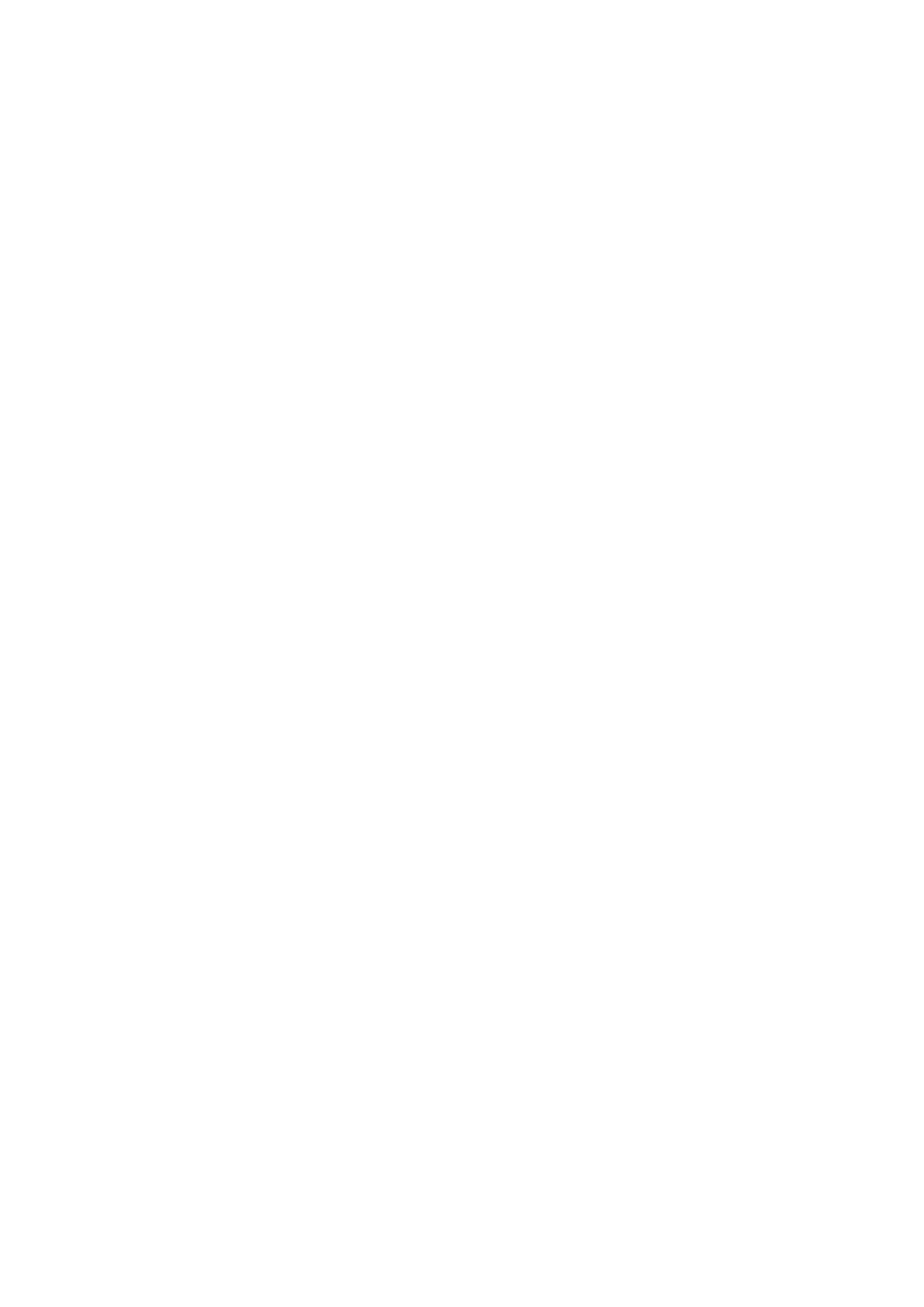### <span id="page-38-0"></span>Unit 05: Understanding change and support in relation to mental health

Г.



| Unit reference                  | K/504/1709                                                                                                                                                                                                                                                                                                                  | <b>Unit level</b> | 2 |
|---------------------------------|-----------------------------------------------------------------------------------------------------------------------------------------------------------------------------------------------------------------------------------------------------------------------------------------------------------------------------|-------------------|---|
| <b>Mandatory/optional</b>       | Mandatory                                                                                                                                                                                                                                                                                                                   |                   |   |
| <b>Credit value</b>             | 5                                                                                                                                                                                                                                                                                                                           |                   |   |
| <b>Guided learning</b><br>hours | 39                                                                                                                                                                                                                                                                                                                          |                   |   |
| <b>Unit summary</b>             | This unit will help learners understand how mental health<br>change occurs. They will look at the support available and<br>the role of the support workers and others. Treatment<br>options will be investigated as well as identifying support<br>and resources available to those experiencing mental<br>health problems. |                   |   |

| <b>Learning outcomes</b><br>The learner will:                                 | <b>Assessment criteria</b><br>The learner can::                                                |
|-------------------------------------------------------------------------------|------------------------------------------------------------------------------------------------|
| 1. Understand how mental health<br>change occurs.                             | 1.1. Define the term 'mental wellbeing'.                                                       |
|                                                                               | 1.2. Identify what needs to be in place<br>for mental health change to occur.                  |
|                                                                               | 1.3. Outline key areas of support in<br>making change.                                         |
|                                                                               | 1.4. Outline the role of the support<br>worker in fostering change.                            |
|                                                                               | 1.5. Explain how to support people<br>during mental health change.                             |
|                                                                               | 1.6. Describe how to support individuals<br>to become more independent.                        |
| 2. Understand the role of others in the<br>individual's mental health change, | 2.1. Explain the component parts of the<br>support workers relationship with<br>service users. |
|                                                                               | 2.2. Outline the roles of those who can<br>offer support.                                      |
|                                                                               | 2.3. Outline the role of key agencies.                                                         |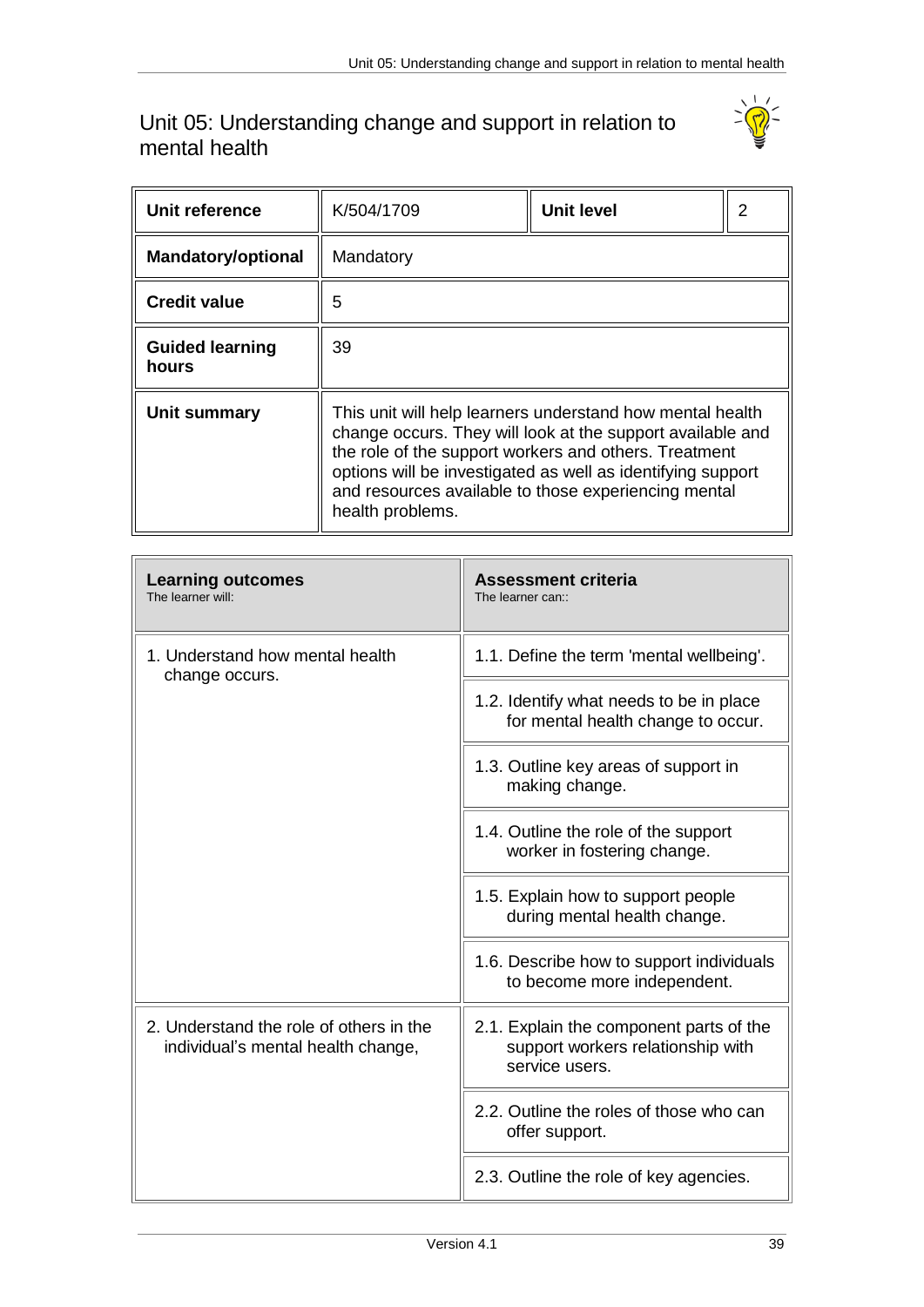| <b>Learning outcomes</b><br>The learner will:                                             | <b>Assessment criteria</b><br>The learner can::                                                                               |
|-------------------------------------------------------------------------------------------|-------------------------------------------------------------------------------------------------------------------------------|
|                                                                                           | 2.4. Explain the contribution of others in<br>facilitating change.                                                            |
|                                                                                           | 2.5. Describe the role of support groups<br>locally and nationally.                                                           |
|                                                                                           | 2.6. Explain the role of housing,<br>financial and life skills support.                                                       |
| 3. Know the treatment options available<br>to manage mental health problems.              | 3.1. Outline the types of treatment<br>available to those experiencing<br>mental health problems.                             |
|                                                                                           | 3.2. Describe basic outcome<br>measurements in support of, and<br>as part of, an individual's treatment<br>package.           |
| 4. Know how to access information to<br>support understanding of mental<br>health issues. | 4.1. Identify sources of information for<br>those experiencing mental health<br>problems and their families and/or<br>carers. |
|                                                                                           | 4.2. Identify resources available to<br>support good practice.                                                                |
|                                                                                           | 4.3. Outline why people need ongoing<br>support.                                                                              |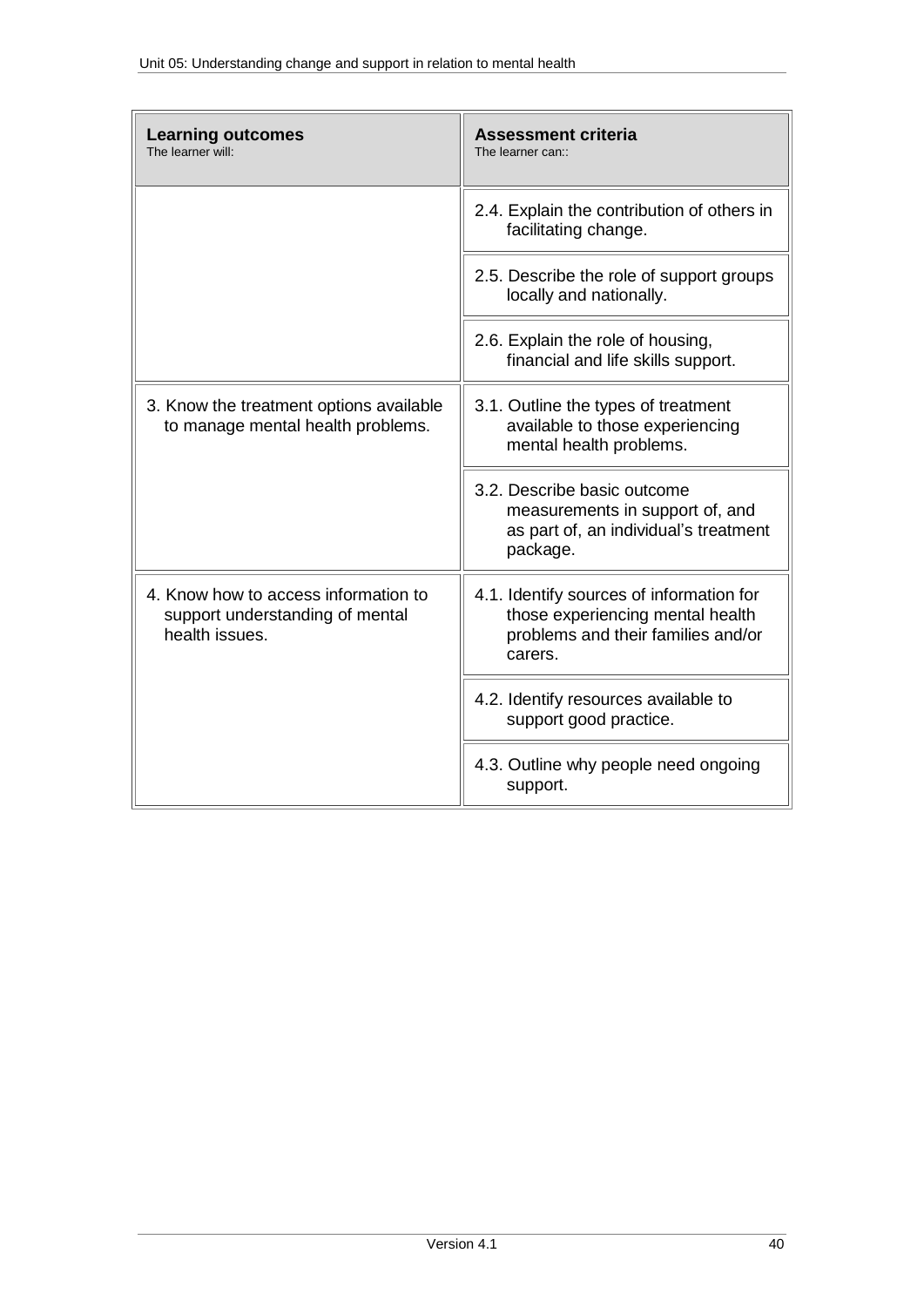**Types of evidence**

**Type of evidence:** individual notes or learner report

**Assessment criteria:** 1.1–1.6, 3.1, 3.2, 4.1, 4.2

**Additional information:** learners could conduct research and prepare notes or a learner report.

**Type of evidence:** oral or written questioning

**Assessment criteria:** 2.1–2.6

**Additional information:** learners could respond to a set of pre- prepared questions covering the assessment criteria. Questions and answers should be clearly recorded.

**Type of evidence:** individual notes from a small group discussion

**Assessment criteria:** 4.3

**Additional information:** learners could participate in a small group discussion which could be assessed via a Tutor witness testimony or video recording. Learners could also prepare a learner report.

| <b>Additional information</b>                         |                                                                                                                                                                                                                                                                                                                                                                                                                                                                    |
|-------------------------------------------------------|--------------------------------------------------------------------------------------------------------------------------------------------------------------------------------------------------------------------------------------------------------------------------------------------------------------------------------------------------------------------------------------------------------------------------------------------------------------------|
| Relationship to occupational<br>standards/NOS mapping | <b>Links to National Skills Standards</b><br>We've highlighted where learning<br>opportunities for the Functional Skills<br>qualifications may be found. The activities<br>learners carry out whilst completing this<br>qualification could help prepare them for their<br><b>Functional Skills assessments.</b><br>The mapping is only at the level of the unit.<br>English<br><b>ICT</b><br><b>Links to NOS</b><br>SCDHSC0025<br>SCDHSC0026<br>GEN <sub>12</sub> |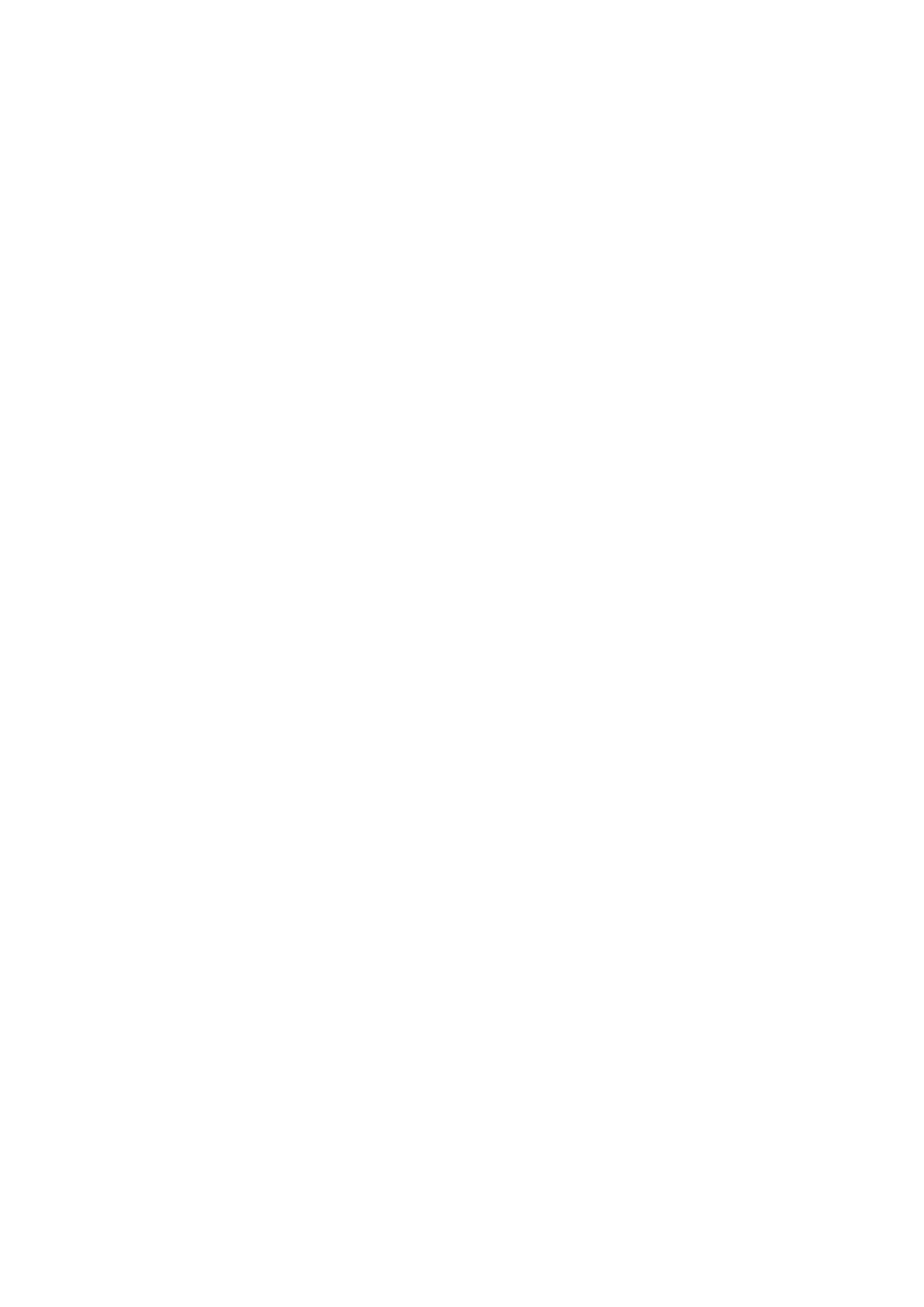# <span id="page-42-0"></span>**Section 4: Assessment and quality assurance information**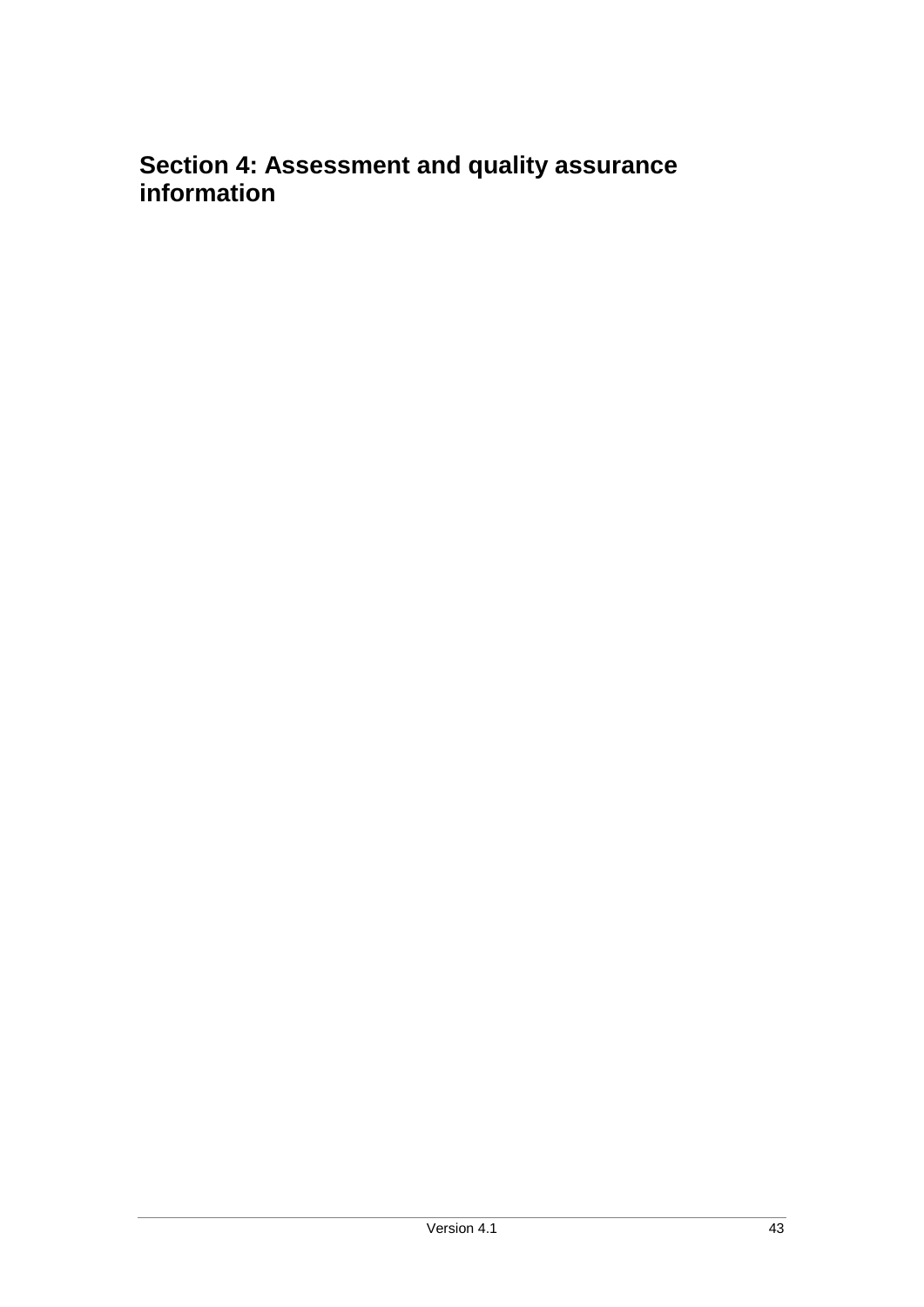### **Staffing requirements**

<span id="page-43-0"></span>Centres delivering any of NCFE's qualifications must:

- have a sufficient number of appropriately qualified/experienced Assessors to assess the volume of learners they intend to register
- have a sufficient number of appropriately qualified/experienced Internal Quality Assurers to internally quality assure the anticipated number of Assessors and learners
- ensure that all staff involved in assessment and internal quality assurance are provided with appropriate training and undertake meaningful and relevant continuing professional development
- implement effective internal quality assurance systems and processes to ensure all assessment decisions are reliable, valid, authentic, sufficient and current. This should include standardisation to ensure consistency of assessment
- provide all staff involved in the assessment process with sufficient time and resources to carry out their roles effectively.

### <span id="page-43-1"></span>**Assessors and Internal Quality Assurance**

Staff involved in the Assessment and Internal Quality Assurance of this qualification must be able to demonstrate that they have (or are working towards) the relevant occupational knowledge and/or occupational competence, at the same level or higher as the units being assessed and internal quality assured. This may be gained through experience and/or qualifications.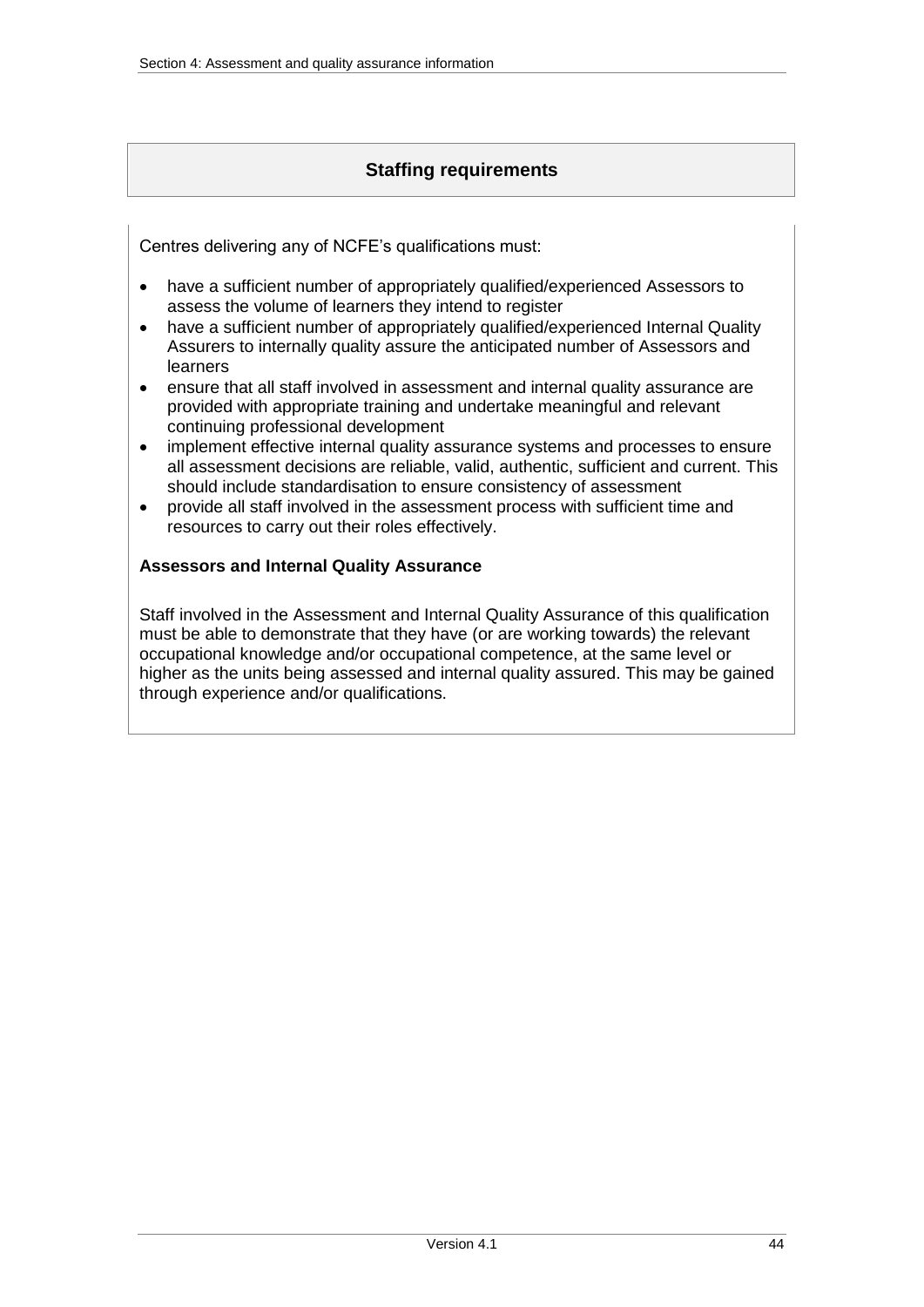### **Internal Assessment**

<span id="page-44-0"></span>Each learner must create a portfolio of evidence generated from appropriate assessment tasks which demonstrates achievement of all the learning outcomes associated with each unit. The assessment tasks should allow the learner to respond to a real life situation that they may face when in employment. On completion of each unit learners must declare that the work produced is their own and the Assessor must countersign this.

Internally assessed work should be completed by the learner in accordance with the qualification specification. A representative number of assessment hours should be timetabled into the scheme of work. Internal assessment hours must be administered outside of scheduled teaching and learning hours and should be supervised and assessed by the Tutor. Assessment activities can be integrated throughout, although separate from the teaching of the unit and do not have to take place directly at the end of the unit.

Any work submitted for internal assessment must be completed during scheduled assessment hours in accordance with the scheme of work, and must be authenticated and attributable to the learner. The Tutor must be satisfied that the work produced is the learner's own and the learner must declare that the work is their own.

In practice, this means that all of the portfolio of evidence will be completed in normal class time within scheduled assessment hours and kept separate from any teaching and learning hours.

The internal assessment component is based on 100% coverage of the qualification content which is assessed holistically against descriptors to achieve a grade.

If a centre chooses to create their own internal assessment tasks, they must:

- be accessible and lead to objective assessment judgements
- permit and encourage authentic activities where the learner's own work can be clearly judged
- refer to the **Good Practice in Internal Quality Assurance** document on our secure website.

Assessment guidance is provided for each unit. Assessors can use other methods of assessment as long as they're valid and reliable and maintain the integrity of the assessment and of the standards required of this qualification.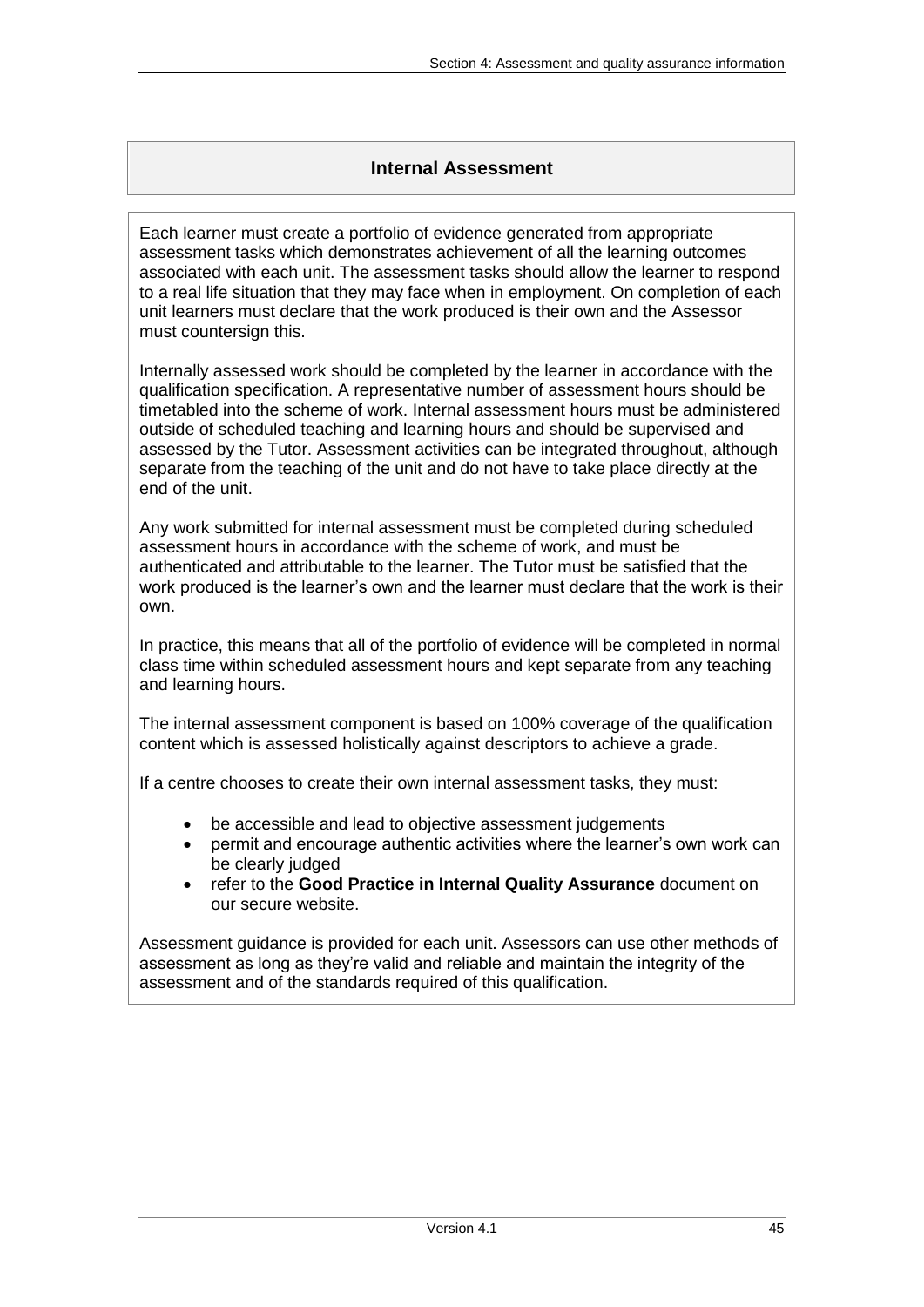### **Supervision of learners and your role as an Assessor**

<span id="page-45-0"></span>Guidance on how to administer the internal assessment and the support you provide learners can be found on our secure website in the document **Good Practice in Internal Quality Assurance**

### **Feedback to learners**

<span id="page-45-1"></span>Guidance on providing feedback during teaching and learning and each stage of the assessment can be found on our secure website in the document **Good Practice in Internal Quality Assurance**

#### <span id="page-45-2"></span>**Presenting evidence**

#### **Written**

Written evidence may be presented in word-processed or handwritten form. Audiovisual content (videos, pictures, drawings, audio) may also be used.

Tables, graphs and spreadsheets may be produced using appropriate ICT.

Any copied material must be suitably acknowledged, and quotations must be clearly marked and a reference provided wherever possible to ensure that learner work can be authenticated.

#### **Recorded**

Where audio-visual evidence of multiple learners is used, centres must ensure that each learner being assessed is clearly visible and can be identified by the Quality Assurer.

The recorded evidence should allow the learner to demonstrate the learning outcomes clearly but should only show work relevant to what is being assessed. For example if a performance/participation is done as part of a group, the Quality Assurer will need to be able to see how each learner being assessed has contributed and met the learning outcomes.

To help our Quality Assurers to identify clearly when a particular learner is performing/participating we'd recommend including the following information:

- the exact start and finish times so that the Quality Assurer can go straight to that spot on the tape/recording
- a running order list and a description of each learner
- information about where the performance/recorded evidence took place
- what type of audience they were performing to (if applicable).

Centres must also ensure that the camera and microphone are set up in a suitable place to ensure good quality audio. This will allow the Quality Assurer to hear both the learner(s) and the Assessor (if applicable).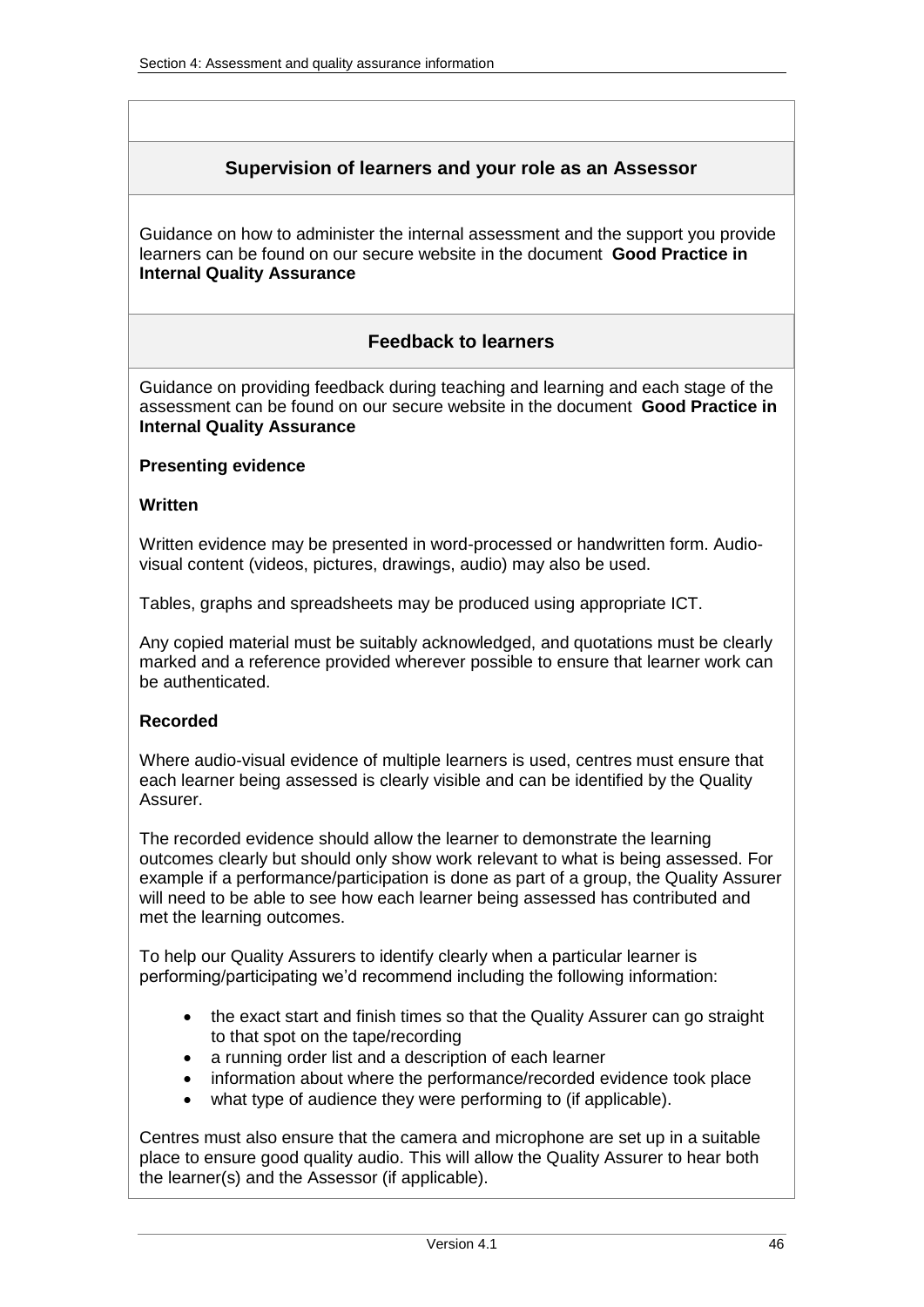### **Quality Assurance**

#### <span id="page-46-1"></span><span id="page-46-0"></span>**Internal quality assurance**

Internal quality assurance is the process of ensuring that everyone who assesses a particular unit in a centre is assessing to the same standards. It's the responsibility of Internal Quality Assurers to ensure that Assessors' decisions are sampled and monitored to ensure consistency and fairness. Internal Quality Assurers are also responsible for supporting Assessors by offering advice and guidance.

The Internal Quality Assurer will follow the centre's own sampling strategy in selecting the sample to be internally quality assured.

The Internal Quality Assurer provides the vital link between the Assessors and the External Quality Assurer and acts as the centre's quality assurance agent.

#### <span id="page-46-2"></span>**External quality assurance**

.

External quality assurance of internal assessments is carried out at least once a year to ensure that assessment and grading decisions are in line with required standards. External quality assurance is carried out by External Quality Assurers who are appointed, trained and monitored by NCFE CACHE. External Quality Assurers are responsible for monitoring and sampling learners' evidence to ensure that internal assessment decisions are valid, reliable, fair and consistent with national standards. Centres are notified of their External Quality Assurer's contact details on registration of learners with NCFE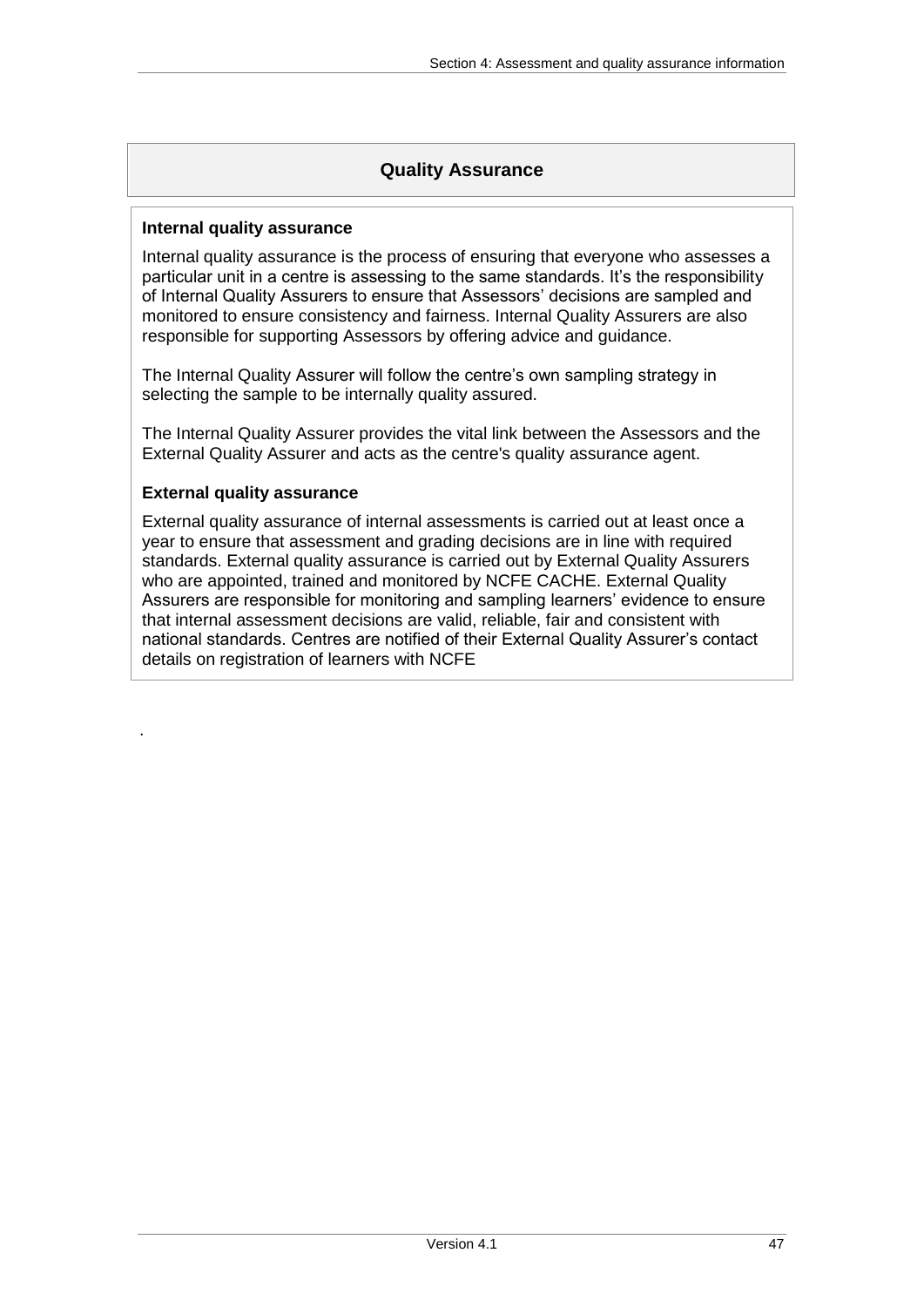# <span id="page-47-0"></span>**Section 5: Documents**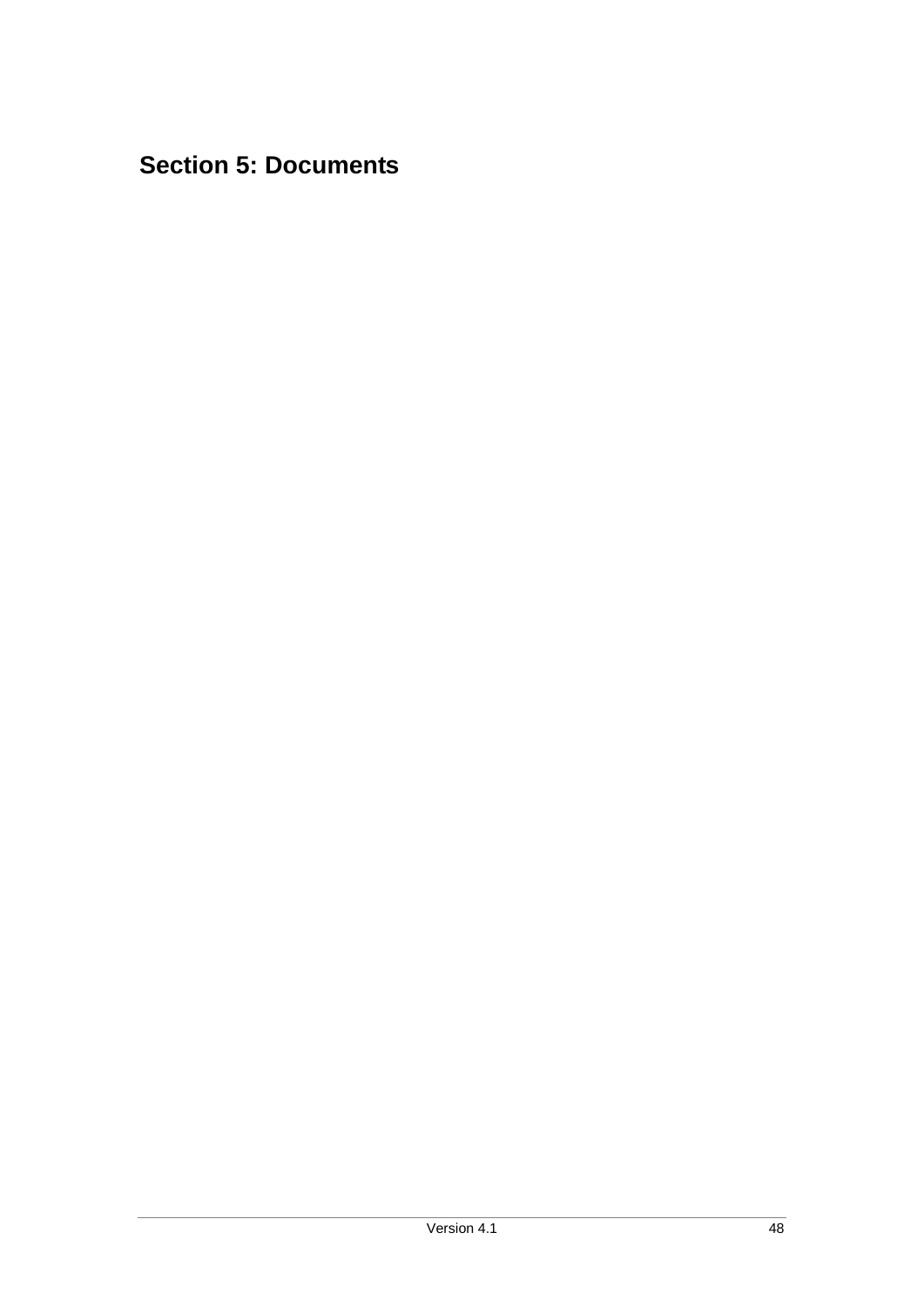### **Mandatory documents**

<span id="page-48-0"></span>The completion of an Evidence Record and Record of Assessment Cycle form is **mandatory**. We have devised these templates for your convenience; however, you may design your own forms which comply with the content of our templates.

- CACHE Evidence Record
- CACHE Record of Assessment Cycle

We have also provided notes to guide you when completing these forms:

- Completing the CACHE Evidence Record
- Completing the CACHE Record of Assessment Cycle

The forms and guidance documents are included within **Delivering Our Qualifications – Assessment and Internal Quality Assurance Guidance** on our website.

### **Resources**

<span id="page-48-1"></span>The resources and materials used in the delivery of this qualification must be ageappropriate and due consideration should be given to the wellbeing and safeguarding of learners in line with your institute's safeguarding policy when developing or selecting delivery materials.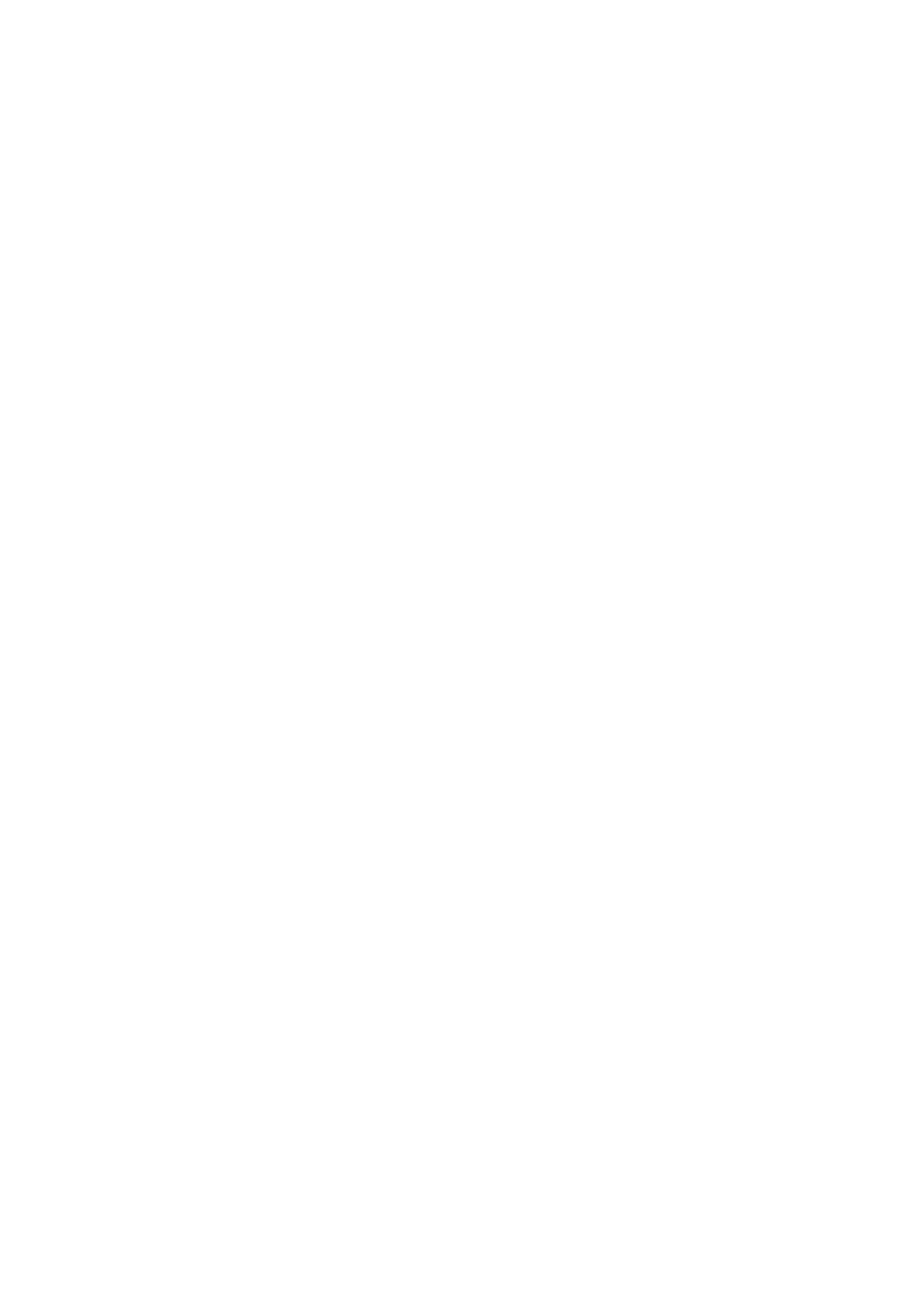# <span id="page-50-0"></span>**Section 6: General Information**